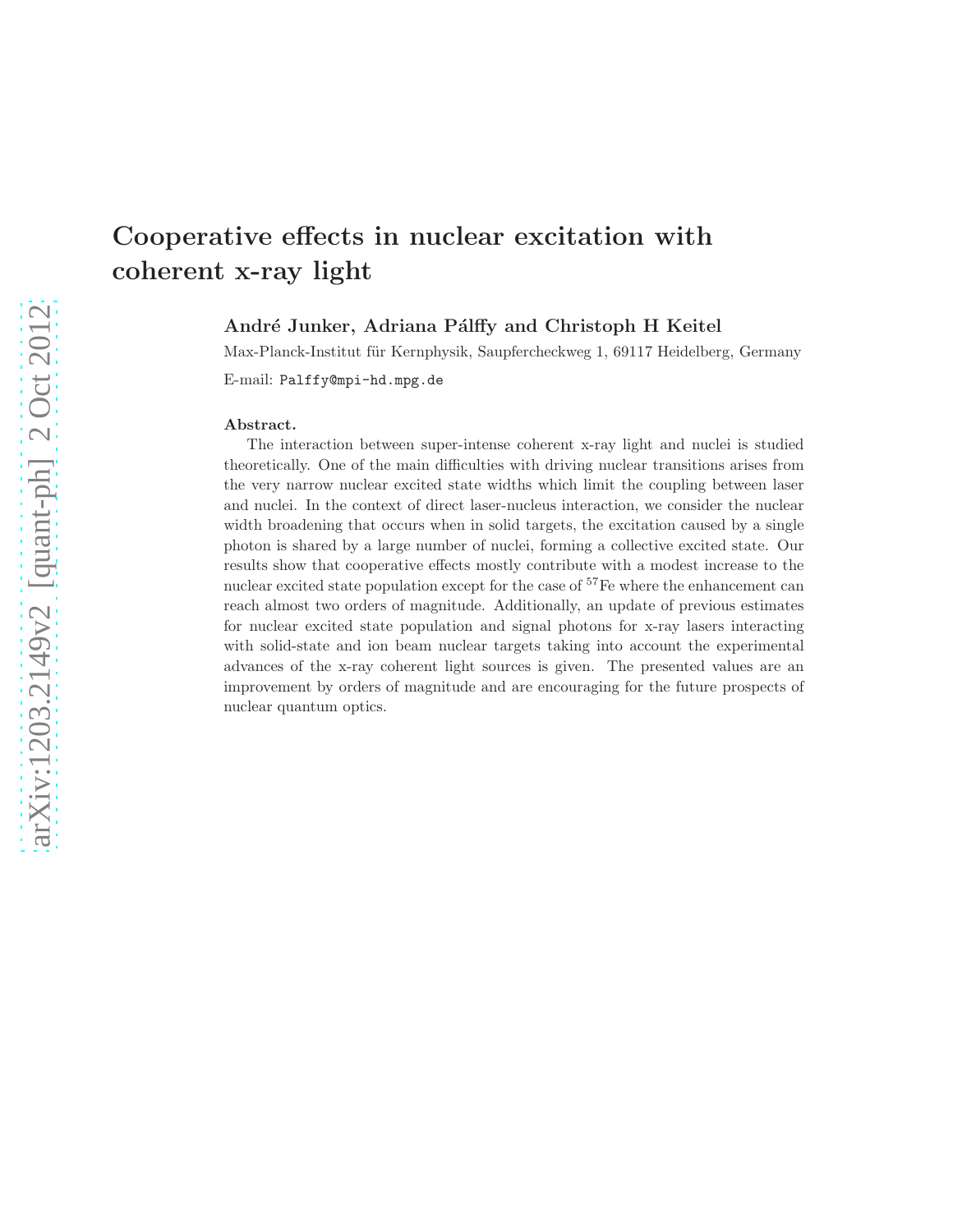# 1. Introduction

For a long time the direct interaction of photons with nuclei was generally considered too small to be relevant, primarily based on estimates about the magnitude of interaction matrix elements as in Ref. [\[1\]](#page-18-0). Nevertheless, first interesting effects were observed in Mössbauer spectroscopy experiments, where despite low excitation rates, single gamma photons electromagnetically induced transparency (EIT) was observed [\[2\]](#page-18-1) and coherent control schemes were suggested [\[3\]](#page-18-2). Nuclear excitation experiments conducted at synchrotron radiation (SR) facilities evolving from the direction of Mössbauer spectroscopy have shown that interesting coherent phenomena such as quantum beats and photon echoes [\[4\]](#page-18-3) may occur even without exciting a large part of the nuclear sample [\[5,](#page-18-4) [6\]](#page-18-5). Furthermore, it was observed that resonant scattering of SR on a nuclear ensemble, such as identical nuclei in a crystal lattice that allows for recoilless nuclear transitions, may occur via an excited state which is excitonic in nature [\[7,](#page-18-6) [8,](#page-18-7) [6\]](#page-18-5). The decay of this collective nuclear excited state then occurs coherently in the forward direction, giving rise to nuclear forward scattering (NFS), and in the case of nuclei in a crystal also at Bragg angles [\[8,](#page-18-7) [7,](#page-18-6) [9\]](#page-18-8). The correlation of nuclear excitation amplitudes in the excitonic state furthermore leads to a speed up of the nuclear decay, also called coherent decay, which becomes considerably faster than the spontaneous de-excitation (characterized by the natural lifetime of a single nucleus). Most recent NFS experiments with SR used this feature to measure the collective Lamb shift in nuclei and to demonstrate EIT with resonant nuclei in a cavity [\[10,](#page-18-9) [11\]](#page-18-10). The aforementioned cooperative effects, although concerning nuclear excitation, have been however historically more related to solid state physics and their impact on the interaction between lasers and nuclei has so far been disregarded.

With the advent and commissioning of new light sources of higher power, brightness and temporal and transverse coherence, the driving of nuclear transitions with photons was set on the new course of nuclear quantum optics. The direct interaction between nuclei and coherent radiation from x-ray free electron lasers (XFEL) was proposed for the study of phenomena well known from atomic systems such as coherent trapping, electromagnetic induced transparency or optical measurements of nuclear properties such as transition frequency and dipole moment [\[12\]](#page-18-11). This first pioneering work was followed by further studies of the resonant laser-nucleus interaction involving nuclear electric dipole-forbidden transitions [\[13,](#page-18-12) [14\]](#page-18-13) which had been that far traditionally disregarded in presumed analogy to atomic quantum optics. Nuclear coherent population transfer in a stimulated Raman adiabatic passage reminiscent of atomic quantum optics has been also investigated [\[15\]](#page-18-14), as well as the direct laser-driven quantum nuclear control in a theoretical framework [\[16\]](#page-18-15). In all these works, the narrow bandwidth of nuclear transitions is a limiting issue. With values being on the order of 10<sup>−</sup><sup>5</sup> ..10<sup>−</sup><sup>10</sup> eV for a single nucleus, their size lies tremendously below current XFEL energy bandwidths, suppressing the nuclear interaction with the radiation. Basically, the amount of nuclear excitation is dependent on the number of resonant laser photons,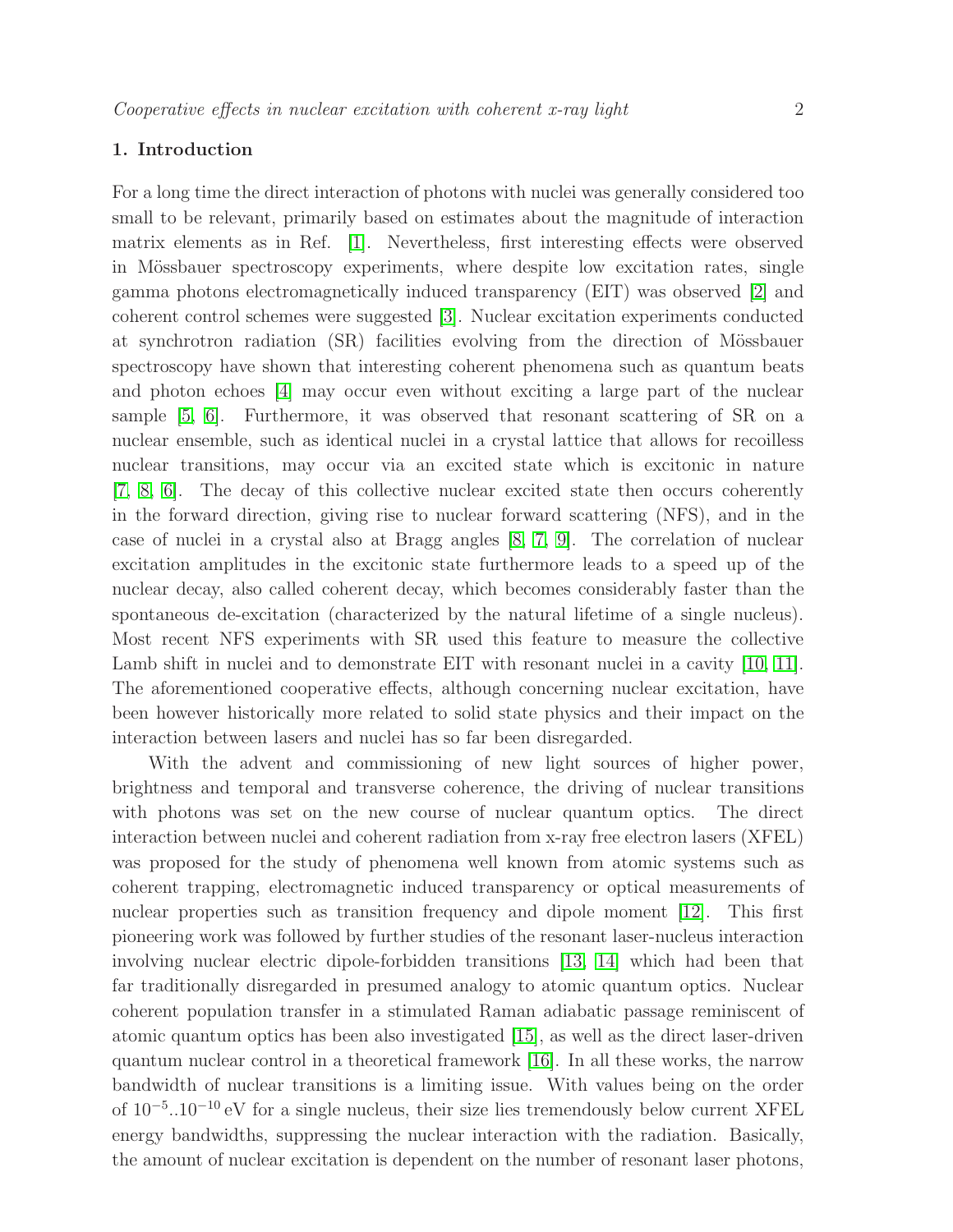and unlike a typical situation in atomic quantum optics, in the case of nuclei the laser bandwidth is orders of magnitude larger than the resonance. Control of the nuclear bandwidth would very much help the matter.

In this work, we consider the impact of the cooperative excitation on the efficiency of nuclear quantum optics applications. In solid state targets consisting of Mössbauer nuclei, the excitation caused by a single photon may be shared by a large number of scattering centers, forming a collective excited state with a sometimes significantly higher decay width than that of a single nucleus. This phenomenon may be exploited in order to enhance the widths of nuclear transitions, and to the best of our knowledge has so far never been included in calculations of the laser-nucleus interaction. We show that for certain cases this enhancement of the nuclear transition width can increase by a factor proportional to the number of nuclei in the sample, and thus with the sample thickness within the laser Rayleigh length. We also study the physical limitations of the previous statement. Furthermore, a comparison between the cases with and without cooperative effects is drawn for the excited state population of the  $_{26}^{57}$ Fe isotope at different sizes of the photon beam focal spot and target thickness.

The use of solid-state targets that allow for cooperative effects for laser-nucleus interaction is restricted to nuclear transitions with energies below the laser photon energy available. At present, this value lies in the range of tens of keV. The first operational XFEL worldwide, the Linac Coherent Light Source (LCLS) at SLAC [\[17,](#page-18-16) [18,](#page-18-17) [19\]](#page-18-18), provides since 2009 laser beams with photon energy of approx. 10 keV (tunability up to 1.2 Å wavelength was reported  $[18]$ ). Beam diagnosis on the second and third harmonics of the primary beam has been performed [\[20\]](#page-19-0). The second operational XFEL worldwide, the SPring-8 Angstrom Compact free electron Laser (SACLA) in Japan, has recently achieved the shortest wavelength of  $0.634 \text{ Å}$  x-rays (photon energy approx. 19.5 keV) [\[21,](#page-19-1) [22\]](#page-19-2). The European XFEL, at present still in construction at DESY in Hamburg, Germany, will achieve 24.8 keV photon energy, corresponding to a wavelength of 0.5 Å [\[23,](#page-19-3) [24\]](#page-19-4). Apart of the photon energy, for nuclear quantum optics applications, a crucial feature of the laser light pulses is the temporal coherence, i.e, the lack of phase jumps throughout the pulse duration. Here XFELs have the potential to bring a significant improvement compared to SR, besides the fact that they are also considerably brighter. To this day, even XFELs are not able to provide fully coherent laser pulses, but there are already several proposals how to solve this problem in the near future [\[25,](#page-19-5) [26,](#page-19-6) [27,](#page-19-7) [28\]](#page-19-8). Ideas include providing a single pass XFEL with coherent seeding radiation (Seeded XFEL [\[25,](#page-19-5) [26,](#page-19-6) [27\]](#page-19-7)) or designing cavities with the help of diamond mirrors [\[29,](#page-19-9) [30\]](#page-19-10) to allow for multiple passes of the light through the electron beam (XFEL Oscillator [\[28\]](#page-19-8)).

With these new developments for temporally coherent XFEL pulses and given the tremendous progress in x-ray beam focusing (recently reduced to a focal diameter of 7 nm [\[31\]](#page-19-11)), our previous estimates for the magnitude of excited state population and signal rates based on experimental parameters dating back to 2007 and 2008 are in need of revision. Here we also give an update to the values presented in Refs. [\[13,](#page-18-12) [14\]](#page-18-13) for both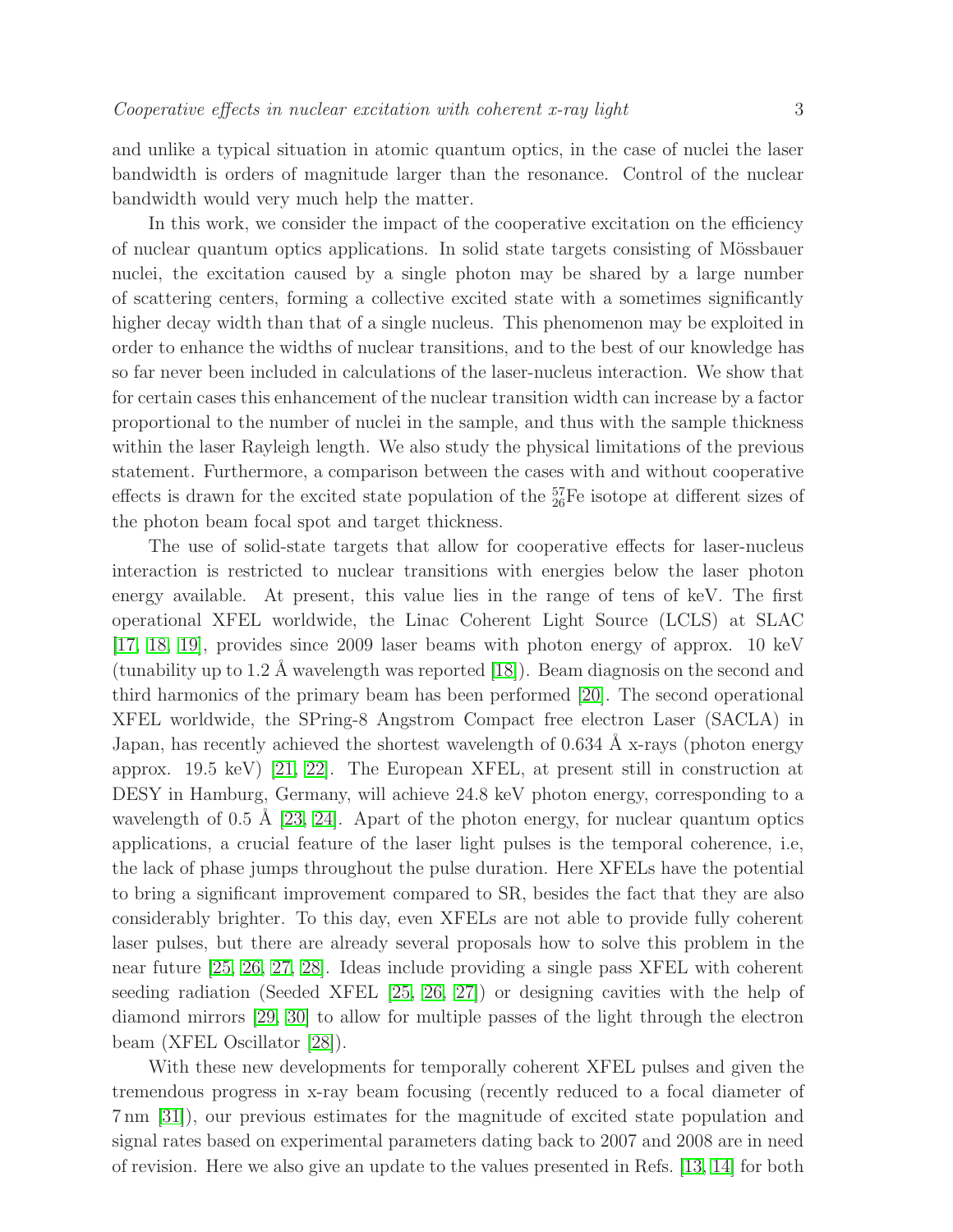excitation of nuclei in solid-state targets and of nuclei in ion beams. The latter are useful when nuclear transitions with excitation energies higher than the available XFEL photon energies are required. In this case, moderate target acceleration has been proposed to bridge the gap between x-ray photon frequencies and nuclear transition energies [\[12\]](#page-18-11). We find that the excited state population values are enhanced in comparison to the older estimates by several orders of magnitude in many cases, especially for solid state targets. For a focus of 7 nm, for instance, the complete nuclear population inversion could be reached. Further experimental developments in this field may clear the way for unprecedented possibilities involving the direct interaction of radiation fields with nuclei. In particular, nuclear Rabi-oscillations raise hope for the coherent control of nuclear excited state population, thus having the potential to open the entire field of nuclear quantum optics.

This work is organized as follows: in Sec. [2](#page-3-0) we give a brief introduction to the theoretical framework for laser-nucleus interaction and cooperative effects in nuclei. The optical Bloch equations and the form of the laser-nucleus interaction Hamiltonian for higher multipole transitions are derived. Furthermore, we discuss the effective laser parameters entering the calculation. Sec. [2.3](#page-6-0) introduces the collective nuclear excitation for Mössbauer nuclei in a lattice and investigates the origin of line width broadening of excited state transitions due to collective effects. In Sec. [3](#page-9-0) we present our numerical results for a number of nuclei with transition energies between 1 and 100 keV. We conclude with a short summary and outlook.

#### <span id="page-3-0"></span>2. Theory

In this section, the density matrix formalism is applied to a two-level nuclear system which is resonantly driven by a super-intense electromagnetic field following the outline presented in Ref. [\[13\]](#page-18-12). We use a semi-classical description, where the nucleus is considered as a hyperfine-split quantum two-level system and the electromagnetic field is treated classically. The effective laser parameters entering the calculation are introduced. In Sec. [2.3](#page-6-0) we introduce the cooperative effects that appear in solid state targets. The nuclear width enhancement is studied by means of an iterative wave equation for the electric field of the scattered radiation.

# 2.1. Density matrix formalism for nuclei

We consider a nuclear two-level system consisting of the ground state  $|q\rangle$  and the excited state  $|e\rangle$ . In the presence of an intrinsic or external magnetic field the two levels will be split in several ground state magnetic sublevels  $|I_qM_q\rangle$  and excited state ones  $|I_eM_e\rangle$ , where I denotes the nuclear spin quantum number and M its projection on the quantization axis. All nuclei are assumed to initially populate the ground state sublevels. Starting from time  $t = 0$  they are irradiated with the intensity  $\mathcal{I}(t)$ . The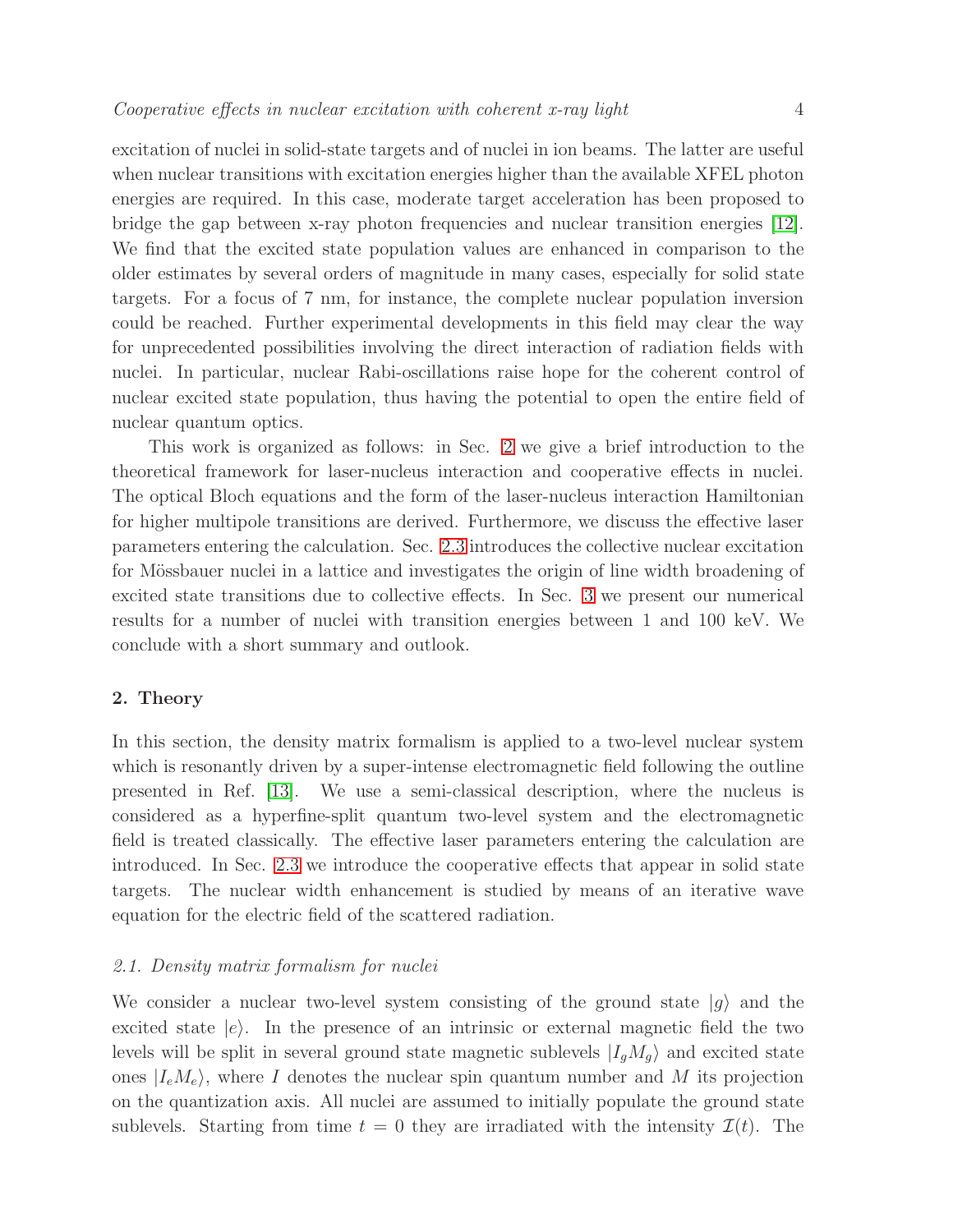$Cooperative$  effects in nuclear excitation with coherent x-ray light  $5$ 

dynamics of the density matrix  $\hat{\rho}$  is determined by [\[32\]](#page-19-12)

$$
i\hbar\frac{\partial}{\partial t}\hat{\rho} = [\hat{H}_0 + \hat{H}_I, \hat{\rho}] + \mathcal{L}\hat{\rho},\tag{1}
$$

where  $\hat{H}_0$  denotes the unperturbed nuclear Hamilton operator,  $\hat{H}_I$  is the interaction Hamilton operator characterizing the effect of the irradiating laser electric field, and  $\mathcal{L}$ represents the Lindblad operator describing the various spontaneous relaxation channels. The matrix elements describing the system are denoted by  $\rho_{ij}(M_i, M_j)$  with  $i, j \in \{e, g\}$ where the respective magnetic sublevels for the ground and excited states are indicated by the magnetic spin quantum numbers in parentheses. We obtain the optical Bloch equations,

<span id="page-4-0"></span>
$$
\frac{\partial}{\partial t}\rho_{gg}(M_g) = -\frac{2}{\hbar}\text{Im}\left(\sum_{M_e} \langle I_e, M_e | \hat{H}_I | I_g, M_g \rangle e^{+i\omega_k t} \rho_{ge}(M_g, M_e)\right) \n+ \sum_{M_e} \gamma(M_g, M_e) \rho_{ee}(M_e),
$$
\n
$$
\frac{\partial}{\partial t} \rho_{ee}(M_e) = \frac{2}{\hbar} \text{Im}\left(\sum_{M_g} \langle I_e, M_e | \hat{H}_I | I_g, M_g \rangle e^{+i\omega_k t} \rho_{ge}(M_g, M_e)\right) \n- \rho_{ee}(M_e) \sum_{M_g} \gamma(M_g, M_e),
$$
\n
$$
\frac{\partial}{\partial t} \rho_{ge}(M_g, M_e) = i\Delta \rho_{ge} + \frac{i}{\hbar} \langle g | \hat{H}_I | e \rangle e^{-i\omega_k t} (\rho_{gg} - \rho_{ee}) \n- \frac{\gamma(M_g, M_e)}{2} \rho_{ge}(M_g, M_e) - \gamma_{dec} \rho_{ge}(M_g, M_e),
$$
\n(2)

where  $\omega_k$  is the laser frequency,  $\Delta = \omega_0 - \omega_k$  is the detuning of the laser frequency with respect to the transition frequency, and  $\gamma(M_g, M_e)$  is the (partial) decay rate corresponding to transitions between definite excited and ground state magnetic sublevels. The partial decay rates are related to the Clebsch-Gordan coefficients  $\langle j_1m_1, j_2m_2|jm\rangle$  [\[33\]](#page-19-13),

$$
\gamma(M_g, M_e) = \frac{2I_e + 1}{2L + 1} \left[ \langle I_g M_g, I_e - M_e | LM \rangle \right]^2 \Gamma_0, \qquad (3)
$$

where  $L$  and  $M$  denote the photon multipolarity and its total angular momentum projection, respectively, and  $\Gamma_0$  is the total decay rate of the excited state. In Eq. [\(2\)](#page-4-0) another decay term  $\gamma_{dec}$  that fastens the decay of the off-diagonal elements has been introduced. This stands for the decoherence rate that takes into account a possibly limited coherence time of the laser used in the experiment. The interaction Hamiltonian between the nucleus and the electromagnetic field can be written as

$$
\hat{H}_I = -\frac{1}{c} \int \vec{j}(\vec{r}) \vec{A}(\vec{r}, t) d^3 r , \qquad (4)
$$

where c is the speed of light,  $\vec{j}(\vec{r})$  denotes the nuclear charge current, and  $\vec{A}(\vec{r}, t)$ represents the vector potential of the electromagnetic field. Usually nuclear transitions have a specific multipolarity or present weak multipole mixing. When decomposing the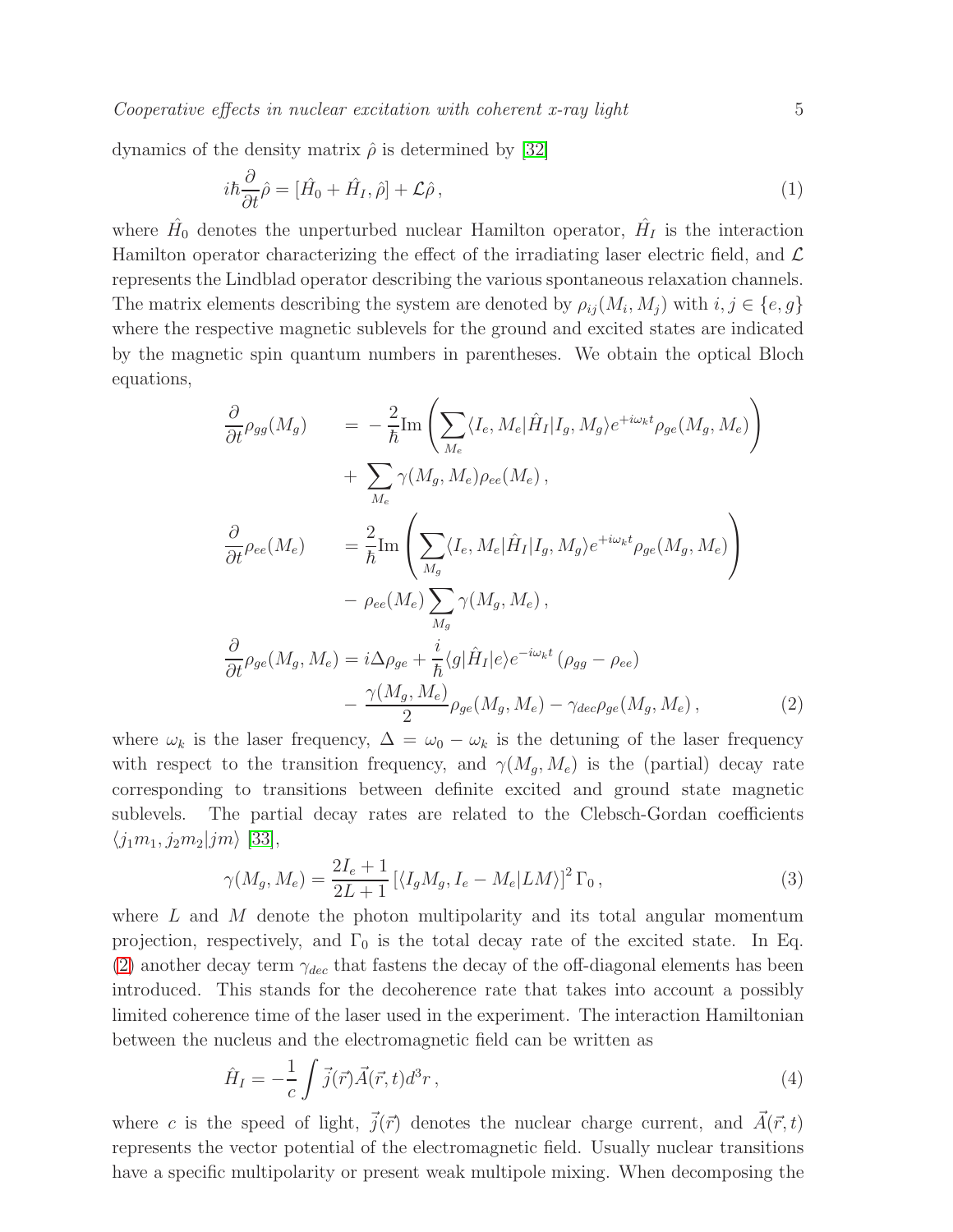vector potential into spherical waves and additionally assuming only one multipolarity, we obtain for the interaction Hamiltonian matrix element [\[13\]](#page-18-12)

<span id="page-5-0"></span>
$$
\langle I_e M_e | \hat{H}_I | I_g M_g \rangle
$$
  
\n
$$
\sim \mathcal{E}_k e^{-i\omega_k t} \sqrt{2\pi} \sqrt{\frac{L+1}{L}} \frac{k^{L-1}}{(2L+1)!!} \langle I_e M_e, I_g - M_g | L - \sigma \rangle
$$
  
\n
$$
\times \sqrt{2I_g + 1} \sqrt{B(\lambda L, I_g \to I_e)},
$$
\n(5)

where  $\mathcal{E}_k$  is the electric field amplitude, k denotes the photon wave number,  $\sigma$  represents the photon polarization and  $B(\lambda L, I_g \to I_e)$  is the reduced nuclear transition probability. Eq. [\(5\)](#page-5-0) is valid for both magnetic and electric multipole transitions. The calculation of the reduced transition probability requires knowledge of the nuclear wave function within a nuclear model. In order to keep a large degree of generality and to be independent of any particular theoretical model it is more appropriate to take the experimental value of the reduced transition probability, listed for example in online databases such as [\[34\]](#page-19-14). The reduced transition probability is also connected to the radiative decay rate by the expression [\[33\]](#page-19-13)

<span id="page-5-3"></span>
$$
\Gamma_{rad} = \frac{2L+2}{\epsilon_0 L((2L+1)!!)^2} \left(\frac{E_\gamma}{\hbar c}\right)^{2L+1} B(\lambda L, I_e \to I_g),\tag{6}
$$

<span id="page-5-2"></span>where  $\epsilon_0$  is the vacuum permittivity and  $E_\gamma$  the transition energy.

#### 2.2. Effective laser parameters

According to Eq. [\(5\)](#page-5-0), the electric field amplitude of the laser light needs to be specified in order to obtain the interaction Hamiltonian matrix element. This quantity has to be related to the laser parameters typically given in technical design reports of XFELs. The interaction Hamiltonian matrix element depends on the effective electric field amplitude, i.e. only photons resonant with the nuclear transition contribute to the laser-nucleus interaction. Nuclear transition widths are typically very small  $(10^{-5}...10^{-10} \text{ eV})$ , whereas current XFELs achieve bandwidths in the order of 1 eV. Accordingly, only a small fraction of all photons within the XFEL pulse meet the resonance condition. To calculate the effective electric field  $\mathcal{E}_k$  we need to know the total peak intensity  $I_p$  of the photon beam and the number of photons from the laser which are resonant with the nuclear transition.

The total photon flux  $\Phi_{tot}$  can be obtained from the peak power  $P_p$  and the photon energy  $E_{ph}$ ,  $\Phi_{tot} = P_p/E_{ph}$ . The total number of photons per pulse is related to the pulse duration  $T_p$  by  $N_{tot} = \Phi_{tot} T_p$ . With the width of the nuclear transition  $\Gamma_0$ , bandwidth of the laser  $BW$ , and transition energy  $E_{\gamma}$ , the resonant photon flux reads

<span id="page-5-1"></span>
$$
\Phi_{res} = \Phi_{tot} \frac{\Gamma_0}{BW \cdot E_\gamma} \,. \tag{7}
$$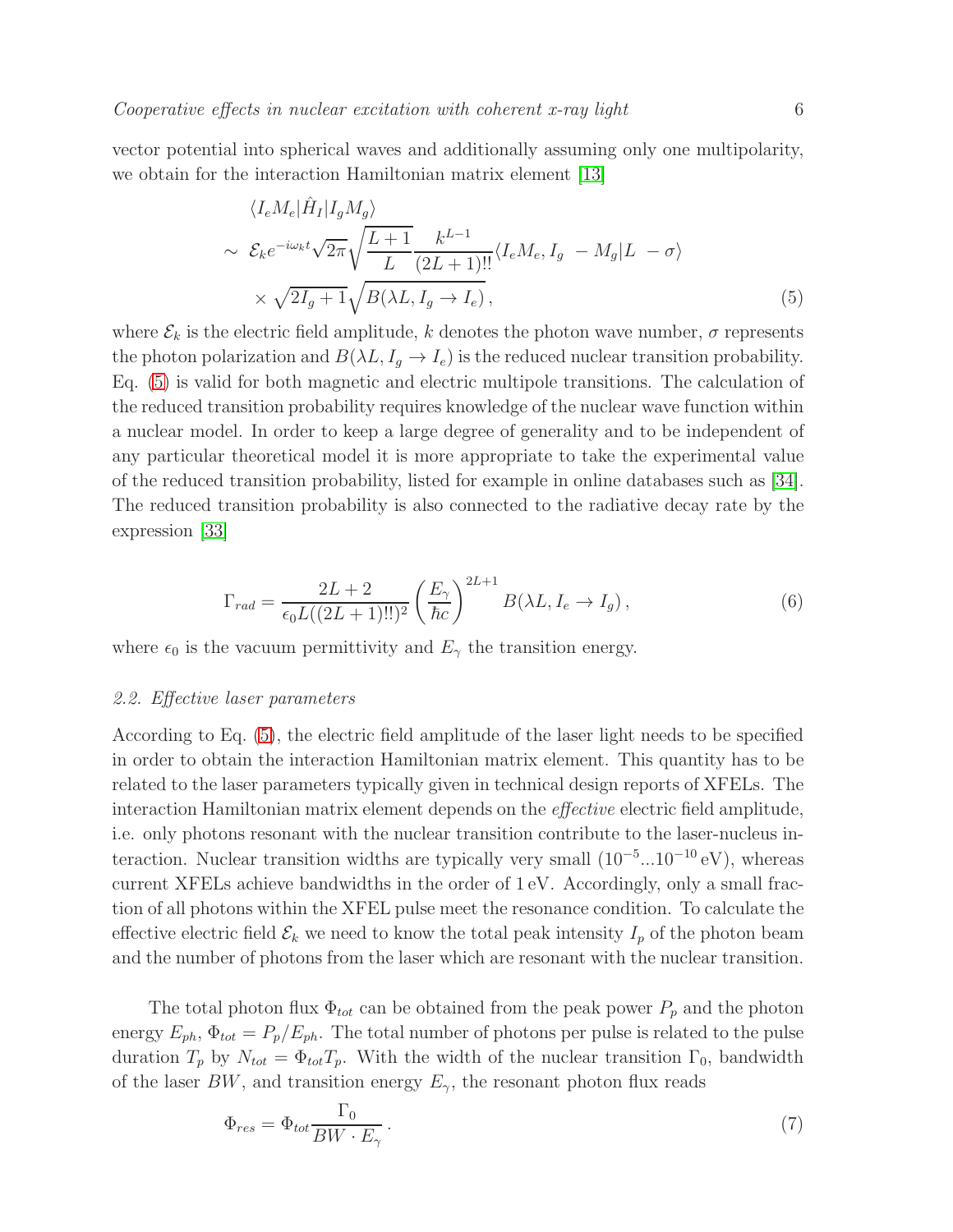The number of resonant photons per pulse is then the product of the resonant photon flux  $\Phi_{res}$  and the pulse duration  $T_p$ ,  $N_{res} = \Phi_{res} T_p$ . The total peak intensity  $I_p$  can be determined from the focal spot  $A_{foc}$  and peak power  $P_p$ ,

$$
A_{foc} = \pi \left(\frac{d_{foc}}{2}\right)^2,
$$
  
\n
$$
I_p = \frac{P_p}{A_{foc}},
$$
\n(8)

where  $d_{foc}$  is the focal diameter. Subsequently, the effective electric field can be calculated from the effective intensity via

$$
I_{ef} = I_p \frac{N_{res}}{N_{tot}},
$$
  

$$
\mathcal{E}_{ef} = \sqrt{\frac{2I_{ef}}{\epsilon_0 c}}.
$$
 (9)

As apparent in Eq. [\(7\)](#page-5-1), the nuclear transition width  $\Gamma_0$  is a crucial quantity that limits the number of resonant photons within the laser bandwidth and thus the strength of the field intensity and electric field amplitude. Typically, for neutral atoms, the nuclear width can be written as the sum of the radiative and IC decay rates. In case of a solid state target, the collective nature of the nuclear excitation can lead to a broadening of the nuclear bandwidth, as discussed in the following.

# <span id="page-6-0"></span>2.3. Collective effects

New generation lasers like the XFEL have brought with them a tremendous improvement with respect to brightness, coherence and spectral bandwidth in the keV regime. However, nuclear line widths are still orders of magnitude smaller than all that we can achieve with even the best light sources today. Therefore, an important goal concerning laser-nucleus interaction is not only the improvement of laser bandwidths, but one is also seeking for potential mechanisms that could increase the natural line widths of nuclei.

The possibility to use collective effects for line width enhancement in the interaction of light with a sample of identical nuclei relies on the recoilless absorption or emission of x-ray photons, i.e. the M¨ossbauer effect. For nuclei in a solid state target the photon momentum can be transferred to the crystal lattice as a whole rather than to a single nucleus. Typically recoilless transitions involve an excited level with lifetimes in the range of 10 ps and energies between 5 and 180 keV. Longer (shorter) lifetimes than indicated lead, according to the Heisenberg uncertainty principle, to too narrow (broad) emission and absorption lines, which no longer effectively overlap. Even for samples of Mössbauer nuclei, the probability of recoilless absorption and emission is mostly less than one, and can be approximated in the Debye model [\[35\]](#page-19-15),

$$
f_{LM} = exp\left[-\frac{2E_R}{k_B \theta_D} \left(1 + 4\frac{T^2}{\theta_D^2} \int_0^{\frac{\theta_D}{T}} \frac{xdx}{e^x - 1}\right)\right],
$$
\n(10)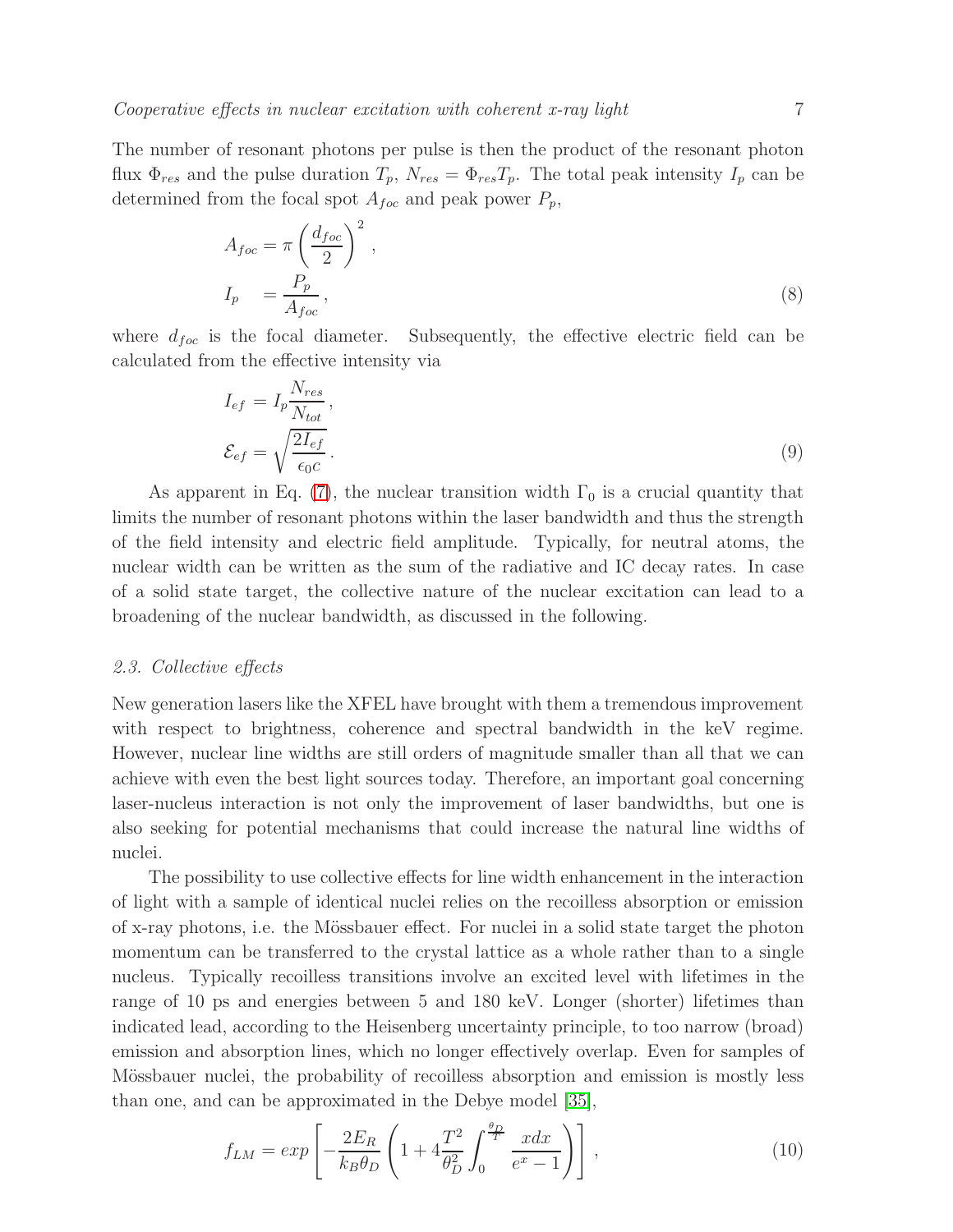by what is called the Lamb-Mössbauer factor  $f_{LM}$ . In the above expression,  $k_B$  is the Boltzmann constant,  $\theta_D$  is the Debye temperature, T represents the solid state target temperature, and  $E_R = \frac{\hbar^2 k^2}{2M}$  $\frac{2M^2}{2M}$  denotes the recoil energy. We assume throughout this work that the solid state target is at room temperature  $T = 300 K$ , as this does not have a significant effect on our results.

A single nucleus that is excited by an XFEL pulse can decay back to the ground state either via radiative decay or IC with a finite constant rate Γ. If nuclei are, however, bound inside a crystal lattice, the excitation generated by the absorption of a photon will not be localized at one single nucleus, but rather spread out across a large number of nuclei all sharing and contributing to this so-called excitonic state [\[7\]](#page-18-6). Obviously, this is only possible via coherent photon scattering, meaning that a nucleus absorbing a photon decays back to its initial state upon re-emission. By any incoherent process like IC, nuclear recoil or spin-flip it would be possible to reveal the source's location and therefore tell which nucleus was excited. The decay of the excitonic state occurs not only via the known radiative and IC channels, but also via a time-dependent coherent channel. The coherent decay channel at the time of the creation of the exciton contributes to the width of the nuclear state and thus in turn to the number of photons in the laser pulse resonant with the nuclear transition.

There are generally two approaches to deduce the time dependent coherent decay rate. One approach calculates the response function  $G(t)$  as done in Ref. [\[8\]](#page-18-7) to obtain the time-dependent intensity. The other case [\[36,](#page-19-16) [37\]](#page-19-17) is briefly presented in the following. Starting out from Maxwell's equations one obtains [\[36\]](#page-19-16)

$$
\left(\nabla^2 - \frac{1}{c^2} \frac{\partial^2}{\partial t^2}\right) \vec{\mathcal{E}} = \frac{4\pi}{c} \frac{\partial}{\partial t} \vec{\mathcal{J}},\tag{11}
$$

where  $\vec{\mathcal{E}}$  is the electric field vector of the laser light and  $\vec{\mathcal{J}}$  denotes the nuclear source current. In the slowly varying envelope approximation [\[32\]](#page-19-12) and assuming the light propagating in z-direction we obtain an equation for the envelopes  $\vec{E}$  and  $\vec{J}$ ,

$$
\frac{\partial}{\partial z}\vec{E} = -\frac{2\pi}{c}\vec{J}.
$$
\n(12)

The electric field amplitude of the radiation re-emitted coherently in forward direction in second-order perturbation theory can be determined via the wave equation [\[36\]](#page-19-16)

<span id="page-7-0"></span>
$$
\frac{\partial \vec{E}(z,t)}{\partial z} = -\sum_{l} K_{l} \vec{J}_{l}(t) \int_{-\infty}^{t} \vec{J}_{l}^{\dagger}(\tau) \cdot \vec{E}(z,\tau) d\tau , \qquad (13)
$$

where  $\vec{J}_l(t)$  denotes the nuclear transition current matrix element for the transition specified by the index  $l$  that runs over all possible transitions between hyperfine states. The coefficients  $K_l$  characterize the transition and were defined in Ref. [\[36\]](#page-19-16). Assuming an initial laser pulse  $\vec{E}(t) = \vec{\mathcal{E}}_0 \delta(t)$  which is short on the time scale of nuclear dynamics, Eq. [\(13\)](#page-7-0) can be solved iteratively, such that the electric field can be written as a sum

$$
\vec{E}(z,t) = \sum_{n=0}^{\infty} \vec{E}_n(z,t) \,, \tag{14}
$$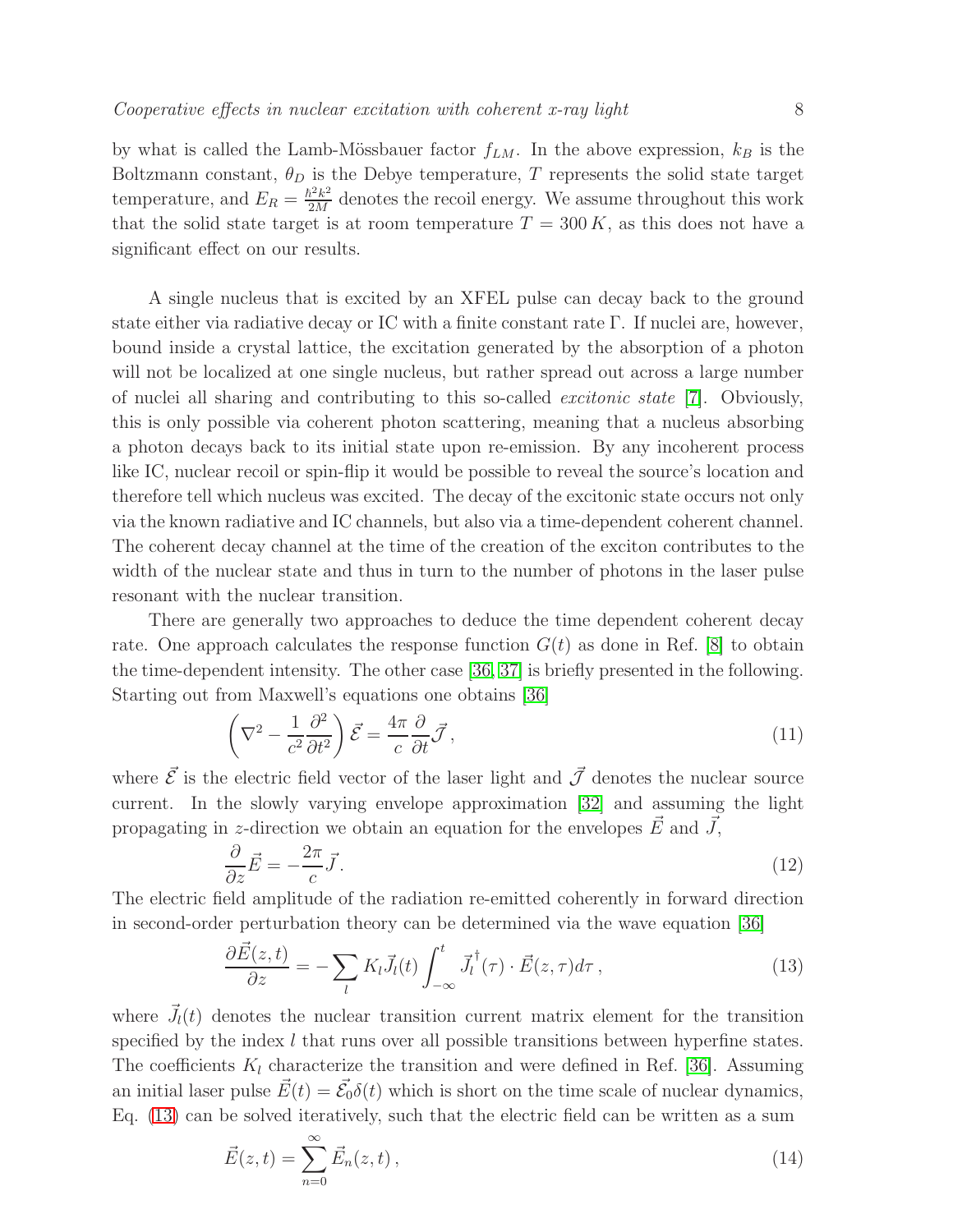where each summation term represents a multiple scattering order. The intensity behind the sample is given by  $I(t) = |\vec{E}(d, t)|^2$ , with d the target thickness. Assuming only one transition being driven by the laser pulse and disregarding hyperfine splitting, the intensity can be obtained analytically [\[7,](#page-18-6) [36\]](#page-19-16),

<span id="page-8-1"></span>
$$
I(\tau) = \mathcal{E}_0^2 \xi \frac{e^{-\tau}}{\tau} \left[ J_1(\sqrt{4\xi \tau}) \right]^2 , \qquad (15)
$$

where  $\tau = \Gamma_0 t$  is the dimensionless time coordinate and  $\Gamma_0$  denotes the transition's total decay rate (radiative + IC). The notation  $\xi = \sigma_R N d/4$  is used for the so-called dimensionless thickness parameter, where

$$
\sigma_R = 2\pi \frac{2I_e + 1}{2I_g + 1} \left(\frac{\hbar c}{E_\gamma}\right)^2 \frac{1}{1 + \alpha} f_{LM}
$$
\n(16)

is the radiative nuclear resonance cross section and  $N$  is the number density of Mössbauer nuclei in the sample. Furthermore,  $\alpha$  denotes the IC coefficient. In the limit of small times  $\tau \lesssim 1/\xi$  the Bessel function  $J_1$  can be expanded in a Taylor series and we approximately obtain

<span id="page-8-0"></span>
$$
I(\tau) = \mathcal{E}_0^2 \xi^2 e^{-(\xi + 1)\tau}
$$
 (17)

immediately after excitation. This clearly shows that the coherent decay is faster compared to the spontaneous incoherent  $e^{-\tau}$  decay. Fig. [1](#page-9-1) illustrates the relation between the different types of decay. The solid red line in Fig. [1](#page-9-1) shows the coherently scattered radiation intensity vs. time for the  $_{26}^{57}$ Fe isotope. The dotted black line in Fig. [1](#page-9-1) indicates the normal  $e^{-\tau}$  decay, whereas the dashed green line corresponds to the enhanced  $e^{-(\xi+1)\tau}$  decay. For transitions between nuclear levels with hyperfine splitting, the intensity of the scattered light is modulated by the quantum beat due to interference between several unresolved hyperfine transitions. For our numerical analysis, however, the hyperfine splitting can be neglected due to the very short laser pulse length compared to the time scale of the quantum beats.

From Eq. [\(17\)](#page-8-0) we can also determine the enhancement factor of the decay rate,

<span id="page-8-2"></span>
$$
\Gamma \simeq (\xi + 1)\Gamma_0 \,,\tag{18}
$$

where  $\Gamma_0$  is the spontaneous, isolated nucleus decay rate including the radiative and IC channel and  $\Gamma$  additionally includes the enhancement due to collective effects. Since the effective thickness can take very large values (an effective thickness of  $\xi = 100$ corresponds to the actual sample thickness of only approx.  $d = 20 \mu m$  in the case of <sup>57</sup>Fe), the enhancement factor can be substantial. However, obviously the effect can not persist for arbitrary large values of the effective thickness  $\xi$ . The actual length  $l_c$  in the sample thickness over which the coherent excitation can occur is limited by scattering and absorption processes, i.e. the photoelectric effect. Due to these processes the photon beam loses intensity corresponding to a characteristic photo-absorption length  $1/\mu$ , unique for every material and usually on the order of several  $\mu$ m up to tens of  $\mu$ m. The effective thickness  $\xi$  is therefore limited by the finite length in space over which the x-ray photons penetrate unperturbed inside the solid state target. Typically, it is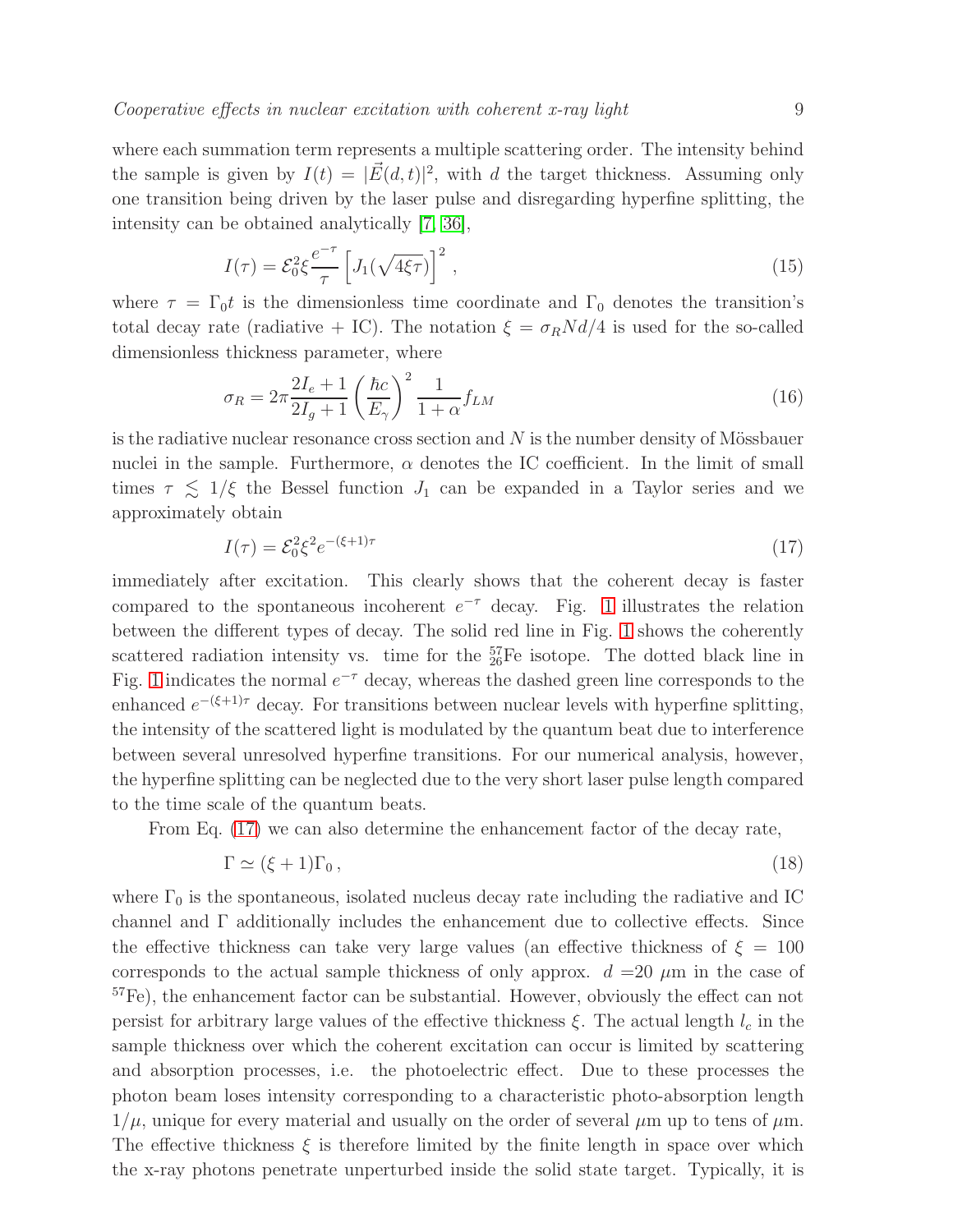

<span id="page-9-1"></span>Figure 1. Intensity of coherently scattered light in Eq. [\(15\)](#page-8-1) (solid red line), incoherent natural decay  $e^{-\tau}$  (upper dotted black line) and enhanced decay in Eq. [\(17\)](#page-8-0) (lower dashed green line) for the  ${}^{57}Fe$  isotope (without hyperfine splitting) as a function of time over the duration of one excited nuclear state lifetime. The nuclear sample is assumed to have the effective thickness  $\xi = 10$ .

assumed that the length over which the coherent excitation can occur is on the order of the characteristic photo-absorption length. For instance, the enhancement for the 14.4 keV resonance in <sup>57</sup>Fe in NFS geometry is limited by photoabsorption to 10<sup>3</sup> [\[38\]](#page-19-18). The effect of absorption in the crystal and of laser focusing (so far we implicitly assumed that the laser beam focus extends over the whole crystal thickness) will be addressed in detail in the next section.

# <span id="page-9-0"></span>3. Numerical results

In this section we present our numerical results of the excited state population after a single radiation pulse and expected signal photon rate for several nuclear transitions. We draw a line at transition energies of  $E_{\gamma} = 25 \,\text{keV}$  and assume that for all nuclei below this value the XFEL can deliver photons of the necessary energy such that a solid state target can be used. For these cases, we investigate the magnitude of the cooperative effects and the corresponding limitations. Our choice of 25 keV transition energy is related to the predicted maximum photon energy value for the European XFEL and for XFELO. However, higher harmonics as the ones achieved at LCLS [\[20\]](#page-19-0) or the primary beams of future facilities such as MaRIE (Matter-Radiation Interactions in Extreme) [\[39\]](#page-19-19) may provide photons with energies above 25 keV. We also give at the end of this section an update of previous estimates of laser-nucleus interaction for ion beam targets where the relativistic Doppler effect is used to tune the XFEL photons in resonance with the nuclear transition. For these cases, nuclear transitions with energies up to 100 keV are investigated.

Regardless of the transition energy, we expect the photons to be resonant with the nuclear transition (directly or via relativistic Doppler effect) except for deviations that are small compared to the transition energy, so we can set the detuning  $\Delta \simeq 0$ . For our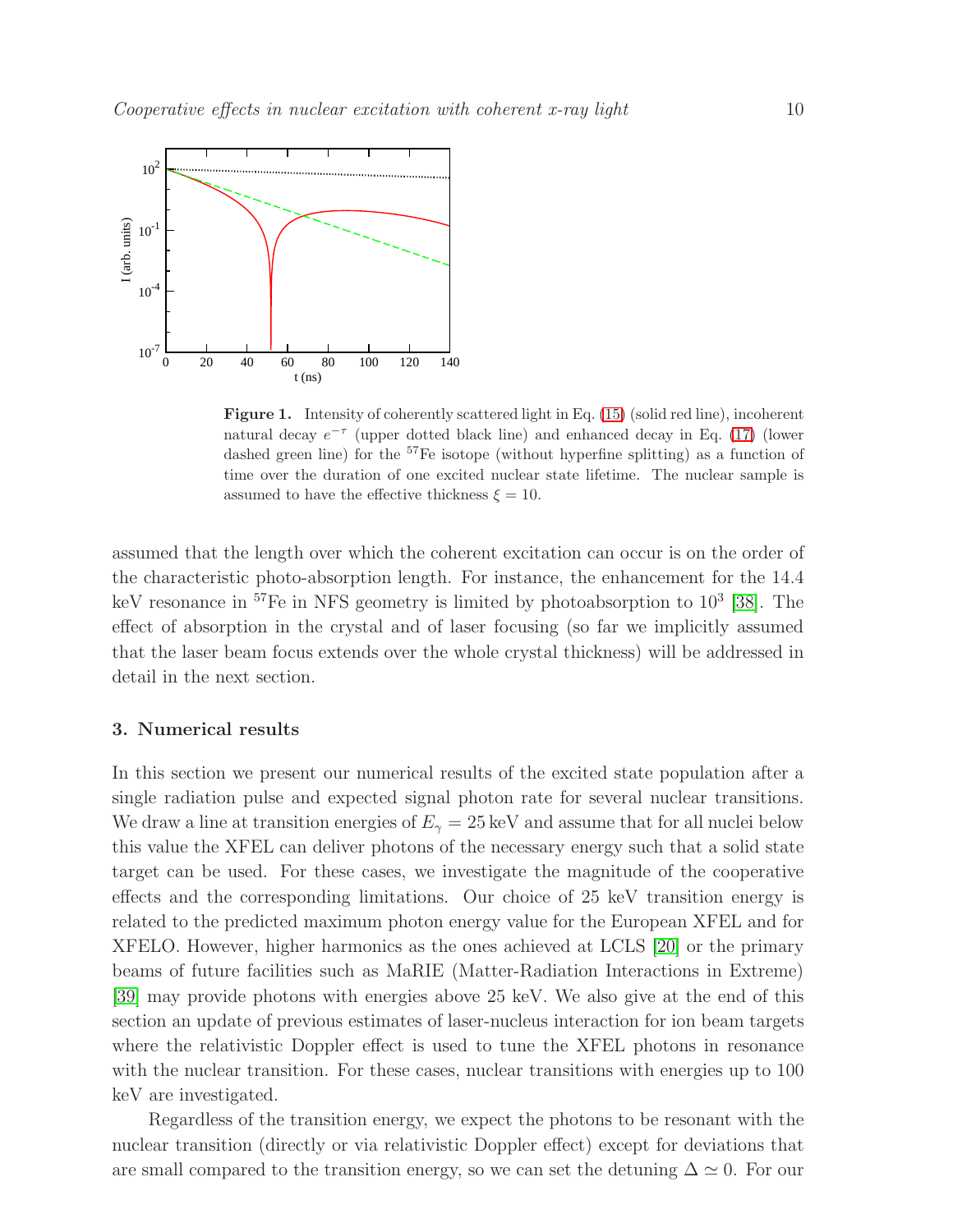case study we use both the actual performance parameters for LCLS or SACLA, the expected values for the XFEL machines still under construction (European XFEL) or envisaged (XFELO), as well as fully temporally coherent x-ray laser pulses. Our results confirm that coherence is a key ingredient for efficient laser-nucleus interaction. As it has been shown in Ref. [\[12\]](#page-18-11), the coherence sensitivity can be reduced at the expense of XFEL intensity. In the case of the LCLS, SACLA and European XFEL parameters, full coherence accounts to the assumption that these facilities are equipped with a seeding undulator as described in Refs. [\[26,](#page-19-6) [25,](#page-19-5) [27\]](#page-19-7). Therefore, the energy bandwidth of the laser is given by the Fourier limit and we can assume full temporal coherence of the radiation pulses resulting in  $\gamma_{dec} = 0$ . If not otherwise specified, we assume an x-ray focal spot diameter of 100 nm [\[23\]](#page-19-3). The XFEL parameter data used in the calculations are given in Table [1.](#page-21-0)

Upon selecting various isotopes and nuclear transitions we have considered nuclei that have either a stable or at least long-lived ground state. All nuclear parameters were taken from Ref. [\[34\]](#page-19-14), while the Debye temperatures  $\theta_D$  can be traced back to Refs. [\[40,](#page-19-20) [41,](#page-19-21) [42\]](#page-19-22), and the number densities of solid targets and x-ray mass attenuation coefficients  $\mu/\rho$  to Ref. [\[40\]](#page-19-20), respectively.

To solve the optical Bloch equations, Eqs. [\(2\)](#page-4-0), we assume as initial conditions that the system is in the ground state and that its population is equally distributed among the corresponding magnetic sublevels. This is well justified because the hyperfine energy splitting is by far lower than the thermal energy at room temperature. We can subsequently numerically calculate the population of each magnetic sublevel of the excited state after one pulse length  $T_p$  from the Bloch equations [\(2\)](#page-4-0) using the interaction matrix element [\(5\)](#page-5-0). The nuclear parameters  $I_e$ ,  $I_g$ , the transition energy and multipolarity and the reduced nuclear transition probability  $B(\lambda L, I_g \rightarrow I_e)$  are taken from nuclear databases such as [\[34\]](#page-19-14). The effective field intensity  $\mathcal{E}_{ef}$  is estimated using the relevant laser parameters according to the procedure described in Sec. [2.2.](#page-5-2) The total excited state population is then the sum over all excited state magnetic sublevels

$$
\rho_{ee} = \sum_{M_e = -I_e}^{I_e} \rho_{ee}(M_e).
$$
\n(19)

After the radiation pulse, the excited nuclei decay back to their ground state either via the emission of a photon or, when possible an IC electron. The re-emitted photons can be measured in a fluorescence experiment and in first approximation we obtain the signal photon rate

<span id="page-10-0"></span>
$$
S = \rho_{ee} N_{\text{fv}} f_l \frac{1}{1+\alpha},\tag{20}
$$

where  $N_{f_v}$  represents the number of atoms located inside the focal volume of the beam,  $f_l$  is the pulse repetition rate of the laser and the factor  $1/(1+\alpha)$  includes the IC decay channel. For bare ions, the IC channel is closed and  $\alpha = 0$  in the expression above.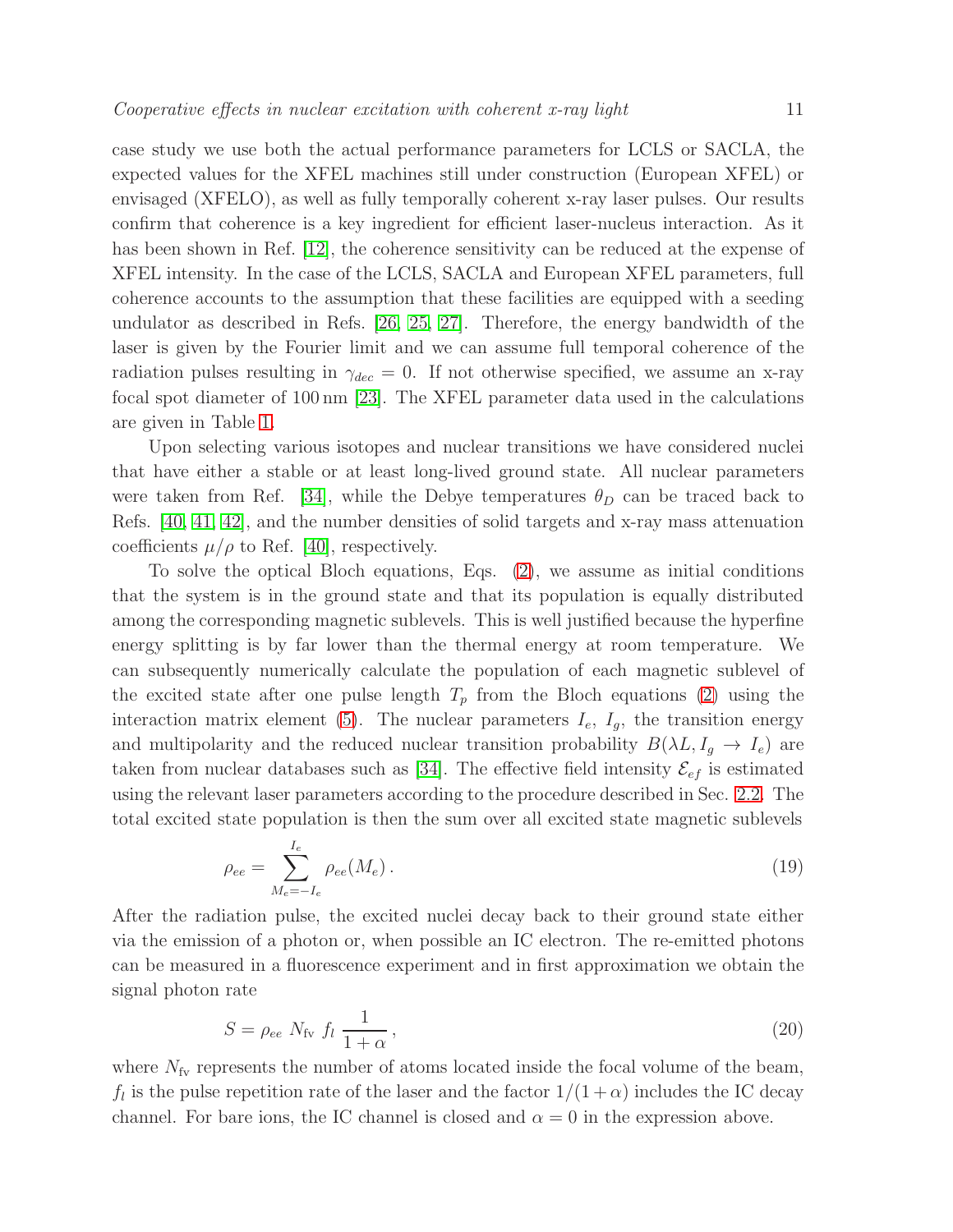## <span id="page-11-0"></span>3.1. Solid state targets

In this section we study several isotopes with transition energies below 25 keV, namely the cases of  ${}^{57}_{26}Fe$ ,  ${}^{73}_{32}Ge$ ,  ${}^{83}_{37}Rb$ ,  ${}^{119}_{50}Sn$ ,  ${}^{134}_{55}Cs$ ,  ${}^{137}_{57}La$ ,  ${}^{149}_{62}Sm$ ,  ${}^{153}_{62}Sm$ ,  ${}^{167}_{69}Tm$ ,  ${}^{169}_{69}Tm$ ,  ${}^{171}_{69}Tm$ ,  $^{181}_{73}$ Ta,  $^{187}_{76}$ Os,  $^{193}_{78}$ Pt,  $^{201}_{80}$ Hg and  $^{205}_{82}$ Pb. The XFEL pulses shine on nuclei in a solid state target. We calculate the population in the excited level after a single laser pulse which is resonantly driving the nuclear transition and the expected signal photon rate.

The enhancement of the nuclear width due to collective effects is increasing the number of resonant laser photons and therefore the percentage of excited state population. The key quantity to be determined is the effective thickness up to which the collective enhancement may occur. Two important parameters have to be taken into account:  $(i)$  the laser focal length within which the excitonic state can form and  $(ii)$ the spatial limitation of the excitonic state due to absorption and scattering off electrons which is approximated as the characteristic photo-absorption length. With x-ray focusing in the order of 100 nm, the focal length is given by twice the Rayleigh length via  $L_{foc} = \frac{2\pi}{\lambda}$  $rac{2\pi}{\lambda}$   $\left(\frac{d_{foc}}{2}\right)$  $\left(\frac{f \circ c}{2}\right)^2 \approx 1.6 \times 10^{-4}$  m for a wavelength of 1 Å [\[46\]](#page-19-23). In Table [2](#page-21-1) we present relevant data for nuclear samples on the Lamb-Mössbauer factor  $f_{LM}$ , the characteristic photo absorption length  $1/\mu$ , the focal length  $L_{foc}$  and the dimensionless thickness parameter  $\xi$  for  $d = 1/\mu$ . We find that the Lamb-Mössbauer factor becomes smaller for increasing transition energies. The characteristic photo-absorption length varies between  $0.2 \mu$ m and  $65 \mu$ m and is always smaller than the corresponding focal length for the considered laser focus of 100 nm. The dimensionless thickness parameter varies between values close to zero and reaches a maximum of  $\xi = 87$  for <sup>57</sup>Fe. The advantages of <sup>57</sup>Fe isotope (which is by far the most used Mössbauer nucleus so far) become clear with the observation that it has both a large Lamb-Mössbauer factor and its crystal lattice allows for considerable effective thickness parameters  $\xi$ .

Considering the case of <sup>57</sup>Fe, we proceed to investigate first the magnitude of collective effects for the excited state population. The Mössbauer transition of iron has a large Lamb-Mössbauer factor ( $f_{LM} \approx 0.8$ ). We study the dependence of the excited state population  $\rho_{ee}$  on the focal diameter  $d_{foc}$  considering a constant number of XFEL photons in the beam focus. A larger focus is thus related to the counteracting effects of lower intensity and larger collective nuclear width enhancement. In turn, a smaller focus limits the possible contribution of collective effects on the nuclear transition width but simultaneously allows for higher laser intensity. We use here for exemplification the XFELO laser parameters.

Fig. [2](#page-12-0) shows the excited state population  $\rho_{ee}$  as a function of the focal diameter  $d_{foc}$  on a logarithmic scale for the <sup>57</sup>Fe isotope. We cover focal diameters from 7 nm (best focus achieved in Ref. [\[31\]](#page-19-11)) up to 100 nm. The sample thickness d is limited on the upper side due to both photo absorption and beam focusing, i.e. we always need to choose the smaller one of the two. For a better visualization, in Fig. [2](#page-12-0) the  $d_{foc}$ -axis is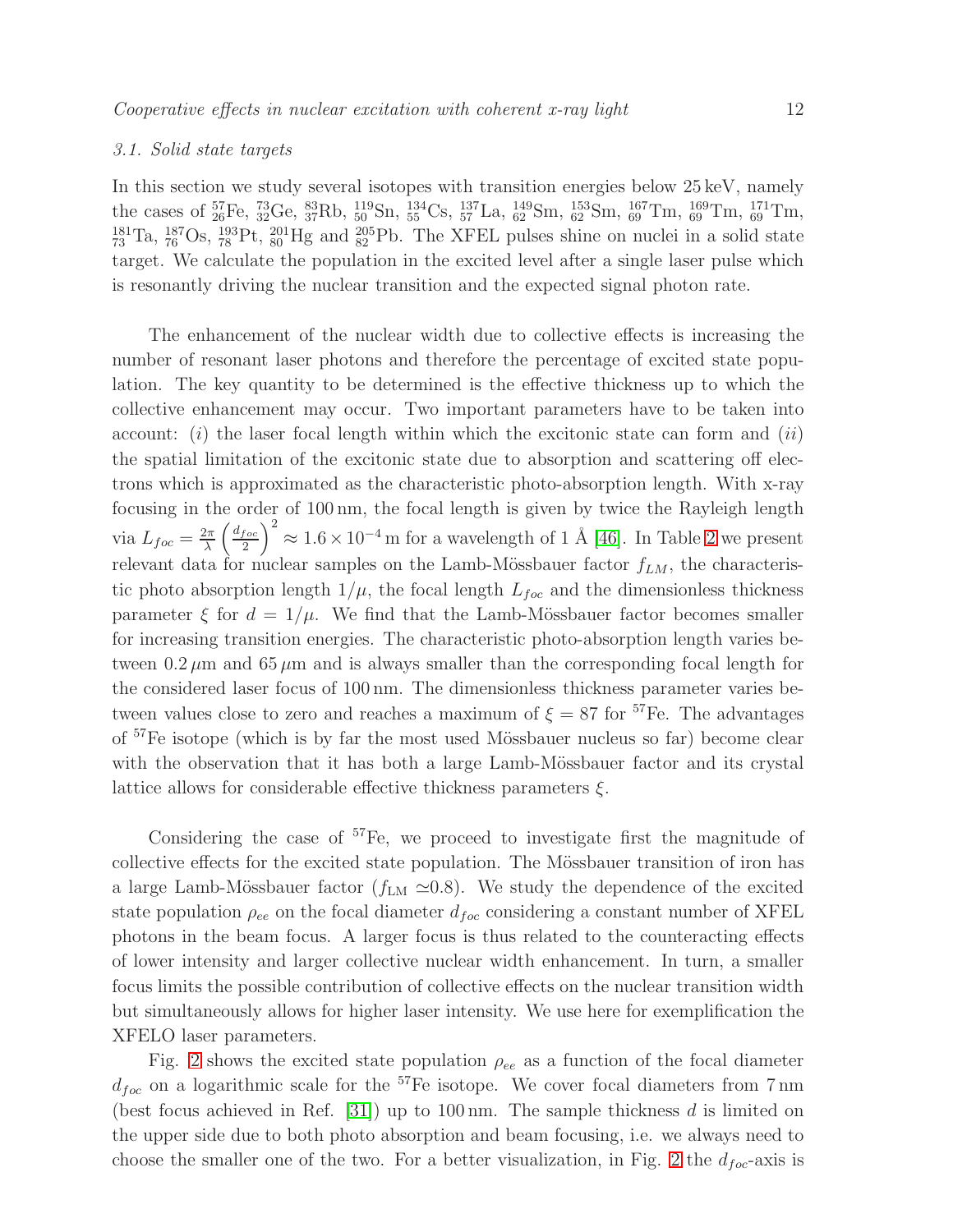separated into two regions by a dashed vertical line, corresponding to the focal diameter at which the focal length is equal to the characteristic photo absorption length of iron  $(L_{foc} = 1/\mu)$ . As a comparison, we also present calculated data for the nuclear excited state population when no collective effects would occur.



<span id="page-12-0"></span>Figure 2. Excited state population  $\rho_{ee}$  of <sup>57</sup>Fe vs. focal diameter  $d_{foc}$  with (black crosses) and without (red triangles) cooperative effects taken into account. The dashed vertical line indicates the focal diameter where  $d = L_{foc} = 1/\mu$ .

According to Fig. [2](#page-12-0) we may distinguish two regimes,

 $\bullet\,\,d=L_{foc}<\frac{1}{\mu}$  $\mu$ 

the sample thickness  $d$  is limited on the upper side by the focal length. According to its definition, the dimensionless thickness parameter  $\xi$  depends linearly on the sample thickness  $d = L_{foc}$ , and the focal length  $L_{foc}$  depends on the square of the focal diameter:  $\xi \propto d_{foc}^2$ . The dataset including collective effects (black crosses) is hardly affected by an increase of  $d_{foc}$ , because the line width enhancement due to the coherent decay compensates for the decreasing photon flux. For the case without collective effects (red triangles),  $\rho_{ee}$  decreases significantly on the same interval. We find that at the best focus both datasets differ by a factor of 4.5, while at the vertical dashed line  $(d = L_{foc} = 1/\mu)$  the discrepancy already reaches a value of 88. This reflects the fact that at very small focal diameters not many nuclei are located inside the focal volume and thus collective effects become less important. For all isotopes for small excited state populations (as in our case) the cooperative effect enhancement factor for  $\rho_{ee}$  is approximately  $\xi + 1$ , see Eq. [\(18\)](#page-8-2).

$$
\bullet\ \ d=\tfrac{1}{\mu}
$$

the sample thickness  $d$  is limited on the upper side by the (constant) characteristic photo absorption length, which is about 22  $\mu$ m for the <sup>57</sup>Fe isotope. In this case, we obtain a constant dimensionless thickness parameter of  $\xi \approx 87$ . Hence, collective effects do not increase in magnitude any further when proceeding to larger focal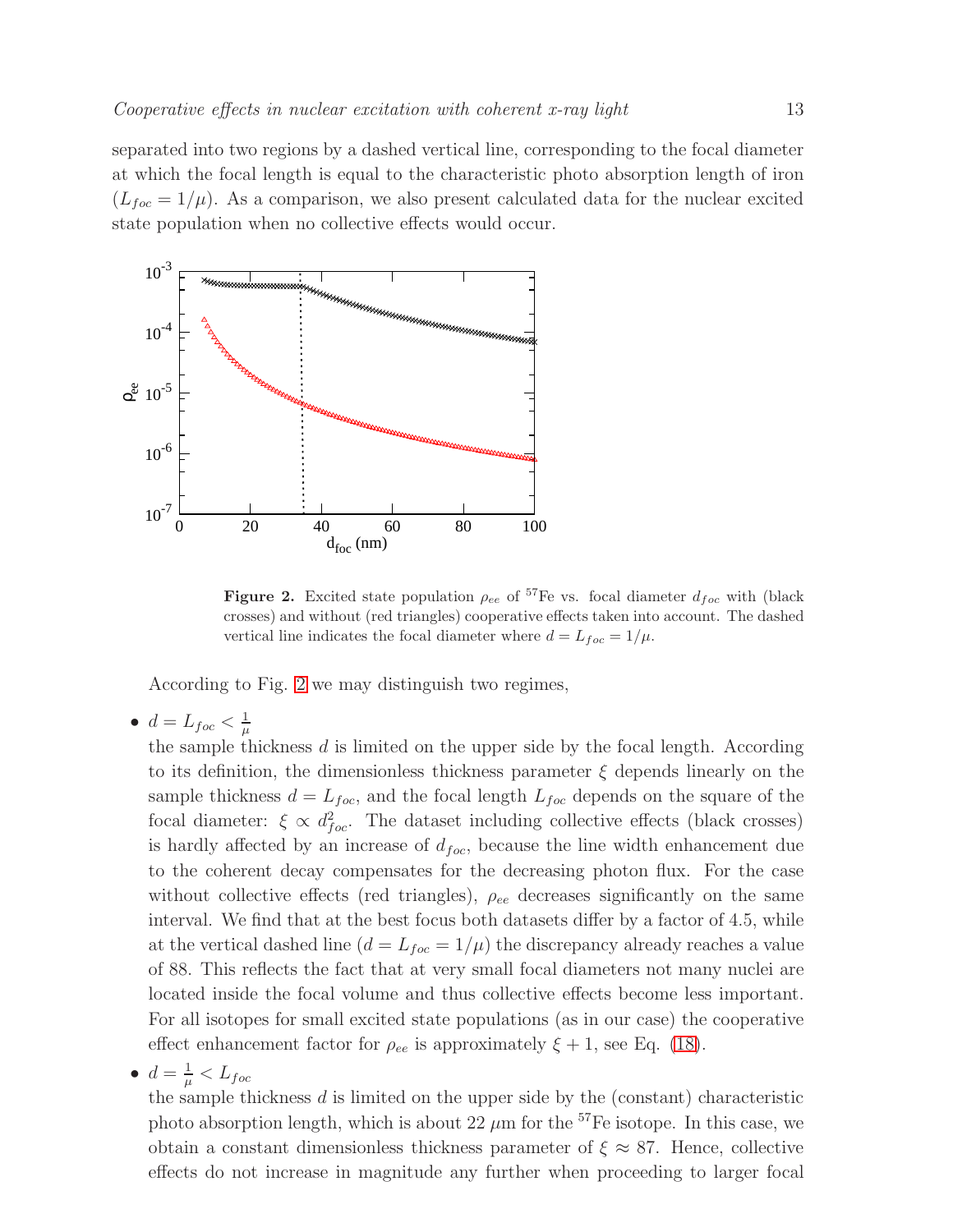diameters and the corresponding dataset (black crosses) decreases parallel to the dataset without collective effects to the right of the vertical dashed line. We can thus deduce the maximum collective effect enhancement factor on the excited state population  $\rho_{ee}$  which is limited due to the characteristic photo absorption length. In the case of <sup>57</sup>Fe this factor is approximately  $\xi(d=1/\mu) + 1 \approx 88$ .

The most interesting differences between the cases with and without collective effects occur at very small focal diameters in the order of several nm. In Ref. [\[31\]](#page-19-11), a reduction of the x-ray beam focusing up to diameters in the order of 7 nm was reported. However, in this case such a tiny focus goes along with a tremendous loss in radiation intensity, i.e., only a small part of the photons in the pulse are focused while the rest are lost. At present, a 100 nm focus spot size achieved with Kirkpack-Baez mirrors is expected to be possible for  $95\%$  of the photons in the pulse [\[23\]](#page-19-3). As an alternative, diffractive lenses for x-rays [\[47,](#page-19-24) [48,](#page-19-25) [49\]](#page-19-26) should be able to focus  $5\times10^{10}$  photons on a  $80\times80$  nm<sup>2</sup> focal spot. For our calculations in the following we have assumed that the full photon number remains in the beam focus and considered the more modest value of 100 nm for the focal spot size.

Taking into account the laser parameters of several XFEL facilities and a 100 nm focus spot size, we have calculated the population in the excited level after a single laser pulse  $\rho_{ee}$  and the expected signal photon rate S for the considered isotopes with transition energies below 25 keV. The collective enhancement of the nuclear transition width has been taken into account. The results are presented in Tables [3](#page-22-0) (full temporal coherence) and [4](#page-22-1) (presently available laser parameters without seeding). For the case of full temporal coherence we have considered  $\gamma_{dec} = 0$  and the Fourier bandwidth of the laser pulse instead of the values given in Table [1.](#page-21-0) For the case of SACLA, where the coherence time performance has not been reported yet, we have considered the coherence time to be equal to the pulse duration. The difference between the results with partial and full temporal coherence account for almost six orders of magnitude for LCLS and European XFEL parameters and confirm the crucial importance of the longitudinal coherence of the pulses. The difference in the values of the excited state population  $\rho_{ee}$ and the signal rate  $S$  is smaller for SACLA because we have assumed in the first place a long coherence time for the no-seeding case, which is probably optimistic. The SACLA results are overall smaller than the ones for the other parameter sets mostly due to a very short pulse (10 fs) and the presently small repetition rate of 10 Hz. The high repetition rate of the future European XFEL, on the other hand, makes this facility particularly attractive for high signal rates. Seeding simulations have been already performed for this facility, unfortunately mostly however aiming at a shorter pulse duration (7 fs) [\[27\]](#page-19-7). Optimal for nuclear quantum optics applications are however longer pulses, as may be available someday at a future XFELO facility.

For a better visualization, we plot the excited state population and the signal rate for the European XFEL parameters with seeding and a pulse duration of 100 fs in Fig. [3.](#page-14-0) We refrain from plotting the same figures for SACLA, LCLS and XFELO since all points only have a constant offset factor that can be looked up in Tables [3](#page-22-0) and [4.](#page-22-1) The highest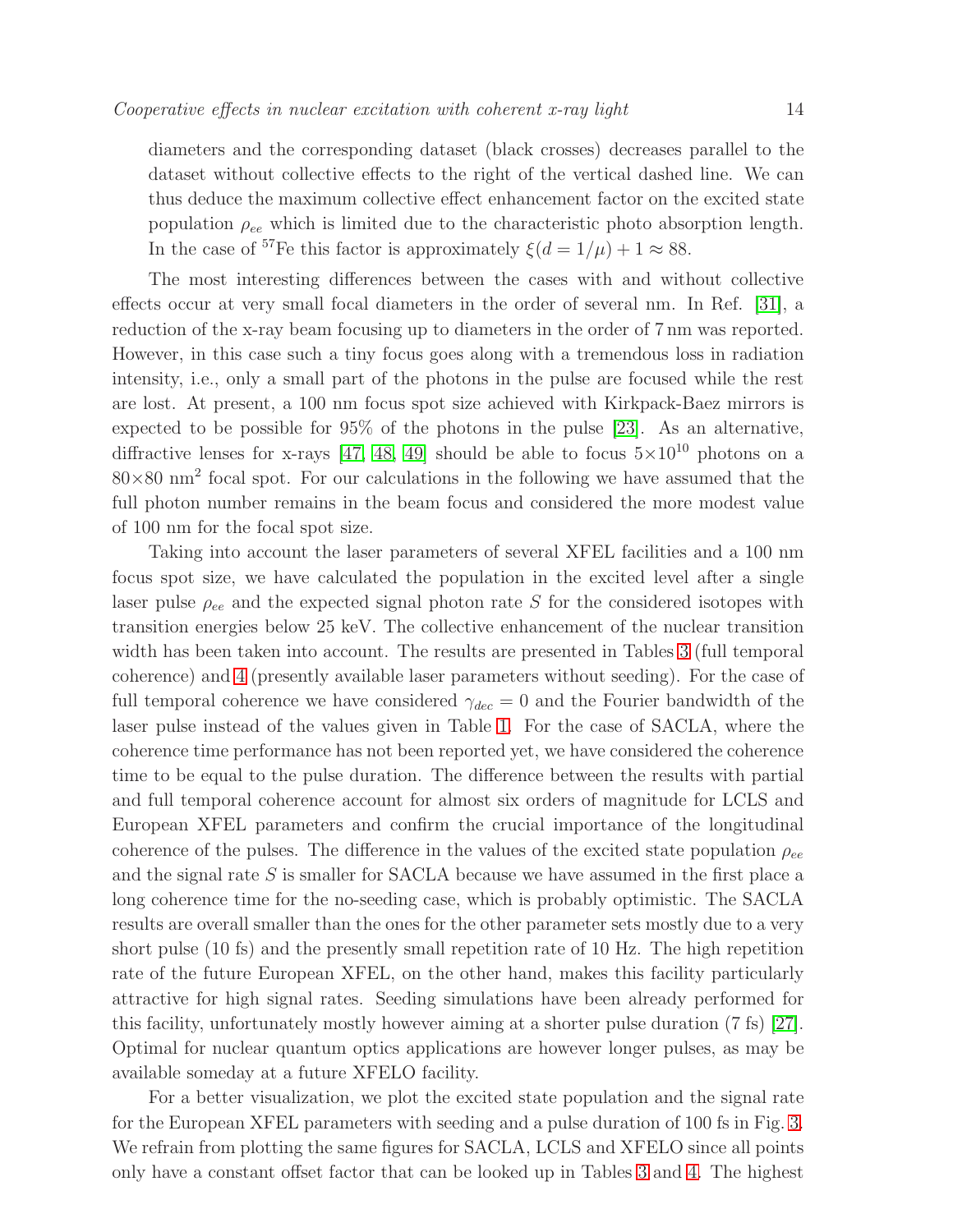excited state populations are obtained for the  $^{193}_{78}$ Pt isotope:  $\rho_{ee} = 8.15 \times 10^{-5}$  (European XFEL),  $\rho_{ee} = 1.64 \times 10^{-4}$  (LCLS),  $\rho_{ee} = 2.77 \times 10^{-3}$  (XFELO) and  $\rho_{ee} = 4.11 \times 10^{-8}$ (SACLA). The highest signal photon rates are obtained for the  $^{119}_{50}$ Sn isotope, namely  $1.43 \times 10^8 s^{-1}$  (European XFEL),  $S = 2.16 \times 10^5 s^{-1}$  (LCLS),  $S = 1.30 \times 10^{12} s^{-1}$ (XFELO), and  $S = 1.93 \times 10^2 s^{-1}$  (SACLA). Since LCLS has a lower pulse repetition rate than the European XFEL, the signal photon rates are smaller even though the excited state population obtained with the LCLS parameters is actually higher. Were the total number of photons per pulse to be successfully focused on the 7 nm focal spot [\[31\]](#page-19-11), the achieved intensity would allow for an excited state population as high as  $\rho_{ee} = 1$  for XFELO laser parameters. One may therefore speculate that the experimental realization of nuclear Rabi-oscillations is related to the future improvement of x-ray optics devices.



<span id="page-14-0"></span>**Figure 3.** Excited state population  $\rho_{ee}$  (left) and signal photon rate S (right) vs. transition energy  $E_{\gamma}$  obtained for the European XFEL parameters considering full temporal coherence for the isotopes in Table [3.](#page-22-0)

Finally, we conclude this part with two important observations regarding the approximations used in our calculations and possible experimental issues. Firstly, the formation of the exciton and its coherent decay perturb both the time signature of the spectrum as well as the ratio of emitted photons to emitted IC electrons. In this respect, the signal rate expression in Eq. [\(20\)](#page-10-0) is a rather poor approximation. Following the iteration procedure described in Sec. [2.3,](#page-6-0) the time-dependent collective width of the nuclear excited states should be accurately calculated [\[50\]](#page-19-27) (also taking into account the coherence of the laser) and correspondingly the radiative nuclear decay expected in fluorescence experiments.

The second observation is meant to counter the effects of the first one and relates to the ablation or melting of the target. Due to the very strong intensities of the XFEL, far larger than previous available values in SR experiments, solid-state samples may be completely depleted of electrons and, as a consequence of Coulomb repulsion, explode on a time scale shorter than that of the nuclear decay. In consequence, the decay of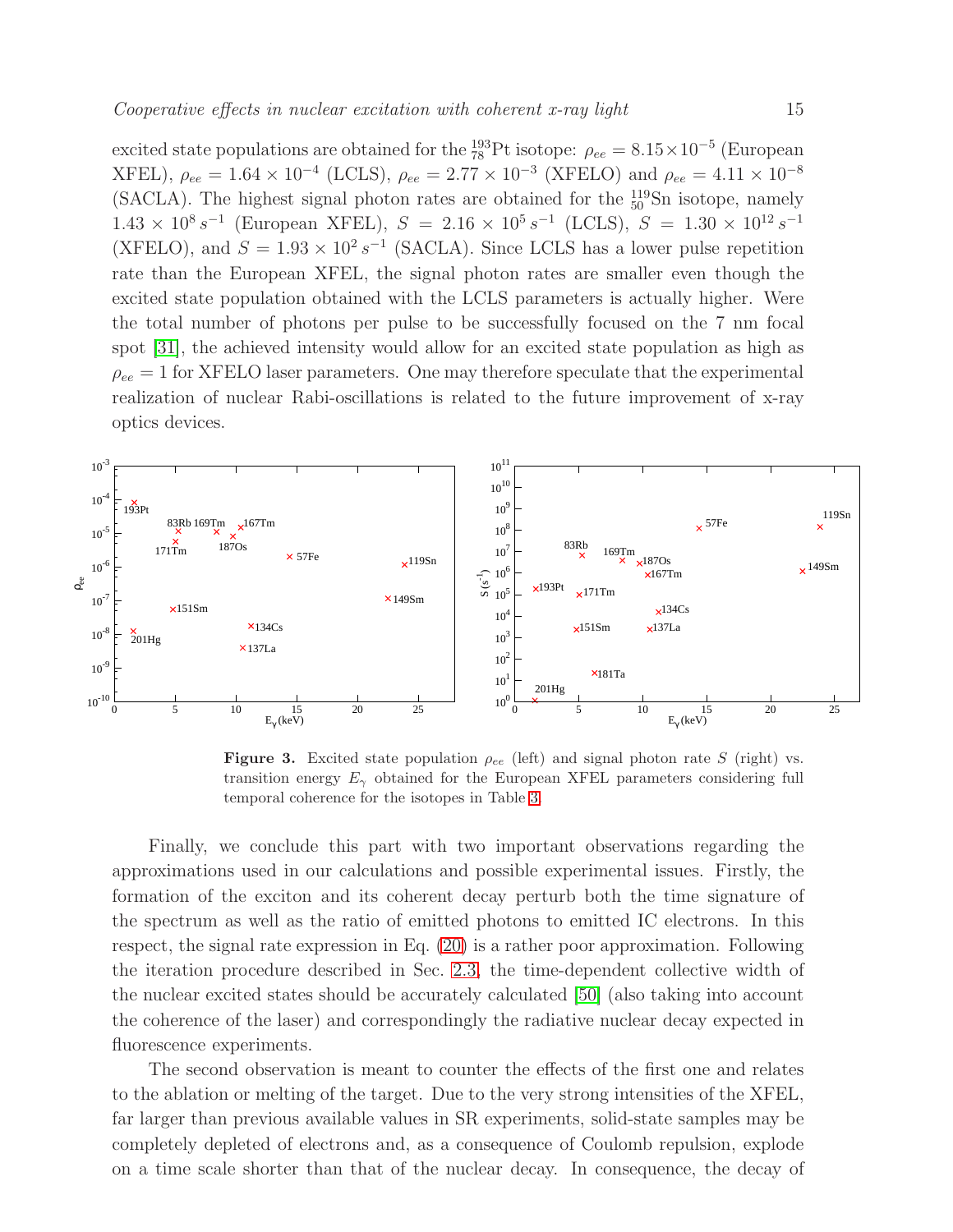the excited nuclei proceeds from a state very much different from the original target. While studies on target damage and nuclear x-ray fluorescence have not been performed so far, we expect that  $(i)$  through Coulomb explosion the excitonic state is destroyed and no coherent decay is present,  $(ii)$  the nuclear decay proceeds with the spontaneous decay rate known from single nuclei. Presumably the IC channel is restored by electron recombination into the highly charged ion on a time scale faster than the one of the nuclear decay. The destruction of the sample would make impossible multiple exposure of the same nuclei to the XFEL pulse, but successive burns on a rotating or tape station system solid state nuclear target offer a scenario for the laser-nuclei interaction experiment. The expression for the signal photon rate [\(20\)](#page-10-0) is therefore suited to describe this situation.

Nuclear fluorescence experiments similar to NFS ones can be performed with solid state targets. The main requirement for the targets is to have a high Lamb-Mössbauer factor  $f_{LM}$ , i.e., a large fraction of recoilless nuclear transitions occurring in the sample. This can be achieved either in pure crystals or polycrystalline foils as the ones used in nuclear lighthouse effect experiments [\[51\]](#page-19-28). In principle, the nuclei of interest can also be implanted as dopants in a hard crystalline host with conveniently high Debye temperature, in order to increase the value of  $f_{LM}$ , as it was suggested in Ref. [\[50\]](#page-19-27). However, estimating the recoilless fraction of absorption and emission in nuclear transitions for impurities in hard crystalline host materials requires dedicated calculations. In contrast to NFS experiments with SR, the sample is likely to be destroyed by the pulse, such that the fluorescence photons from the coherent decay will no longer be emitted only in the forward direction. Furthermore, one may expect a high background from the electronic plasma created by the x-ray pulse. Time gating techniques as used in NFS experiments [\[52\]](#page-19-29) may prove themselves also here useful. A good signal-to-background ratio is in this case crucial in order to experimentally confirm for the first time the direct laser-nucleus interaction.

### 3.2. Accelerated nuclear targets

Here we provide an update of previous values  $[13, 14]$  $[13, 14]$  for the case of x-ray pulses attempting to drive nuclear transitions with higher excitation energies than available directly from the laser. To bridge the gap between photon and nuclear transition frequency, target acceleration has been proposed [\[12\]](#page-18-11). The target nuclei can be accelerated to relativistic speeds towards the photon beam. Due to the relativistic Doppler shift the photon energy becomes higher in the nuclear rest frame than it is in the laboratory frame. Hence, one accelerates the nuclei to a specific velocity  $v$  relative to the laboratory system to achieve an overlap between photon energy and transition energy in the nuclear rest frame (subscript *n*),  $\omega_n = \omega \sqrt{\frac{(1+\beta)}{(1-\beta)}}$ , where  $\beta$  is the relativistic factor  $\beta = v/c$ . Here,  $\omega_n$  and  $\omega$  are the laser frequencies in the nuclear rest frame and in the laboratory frame, respectively. The electric field amplitude of the laser is transformed as  $\mathcal{E}_n = \mathcal{E}(1+\beta)\gamma$ , where  $\gamma = 1/\sqrt{1-\beta^2}$ . Furthermore, both the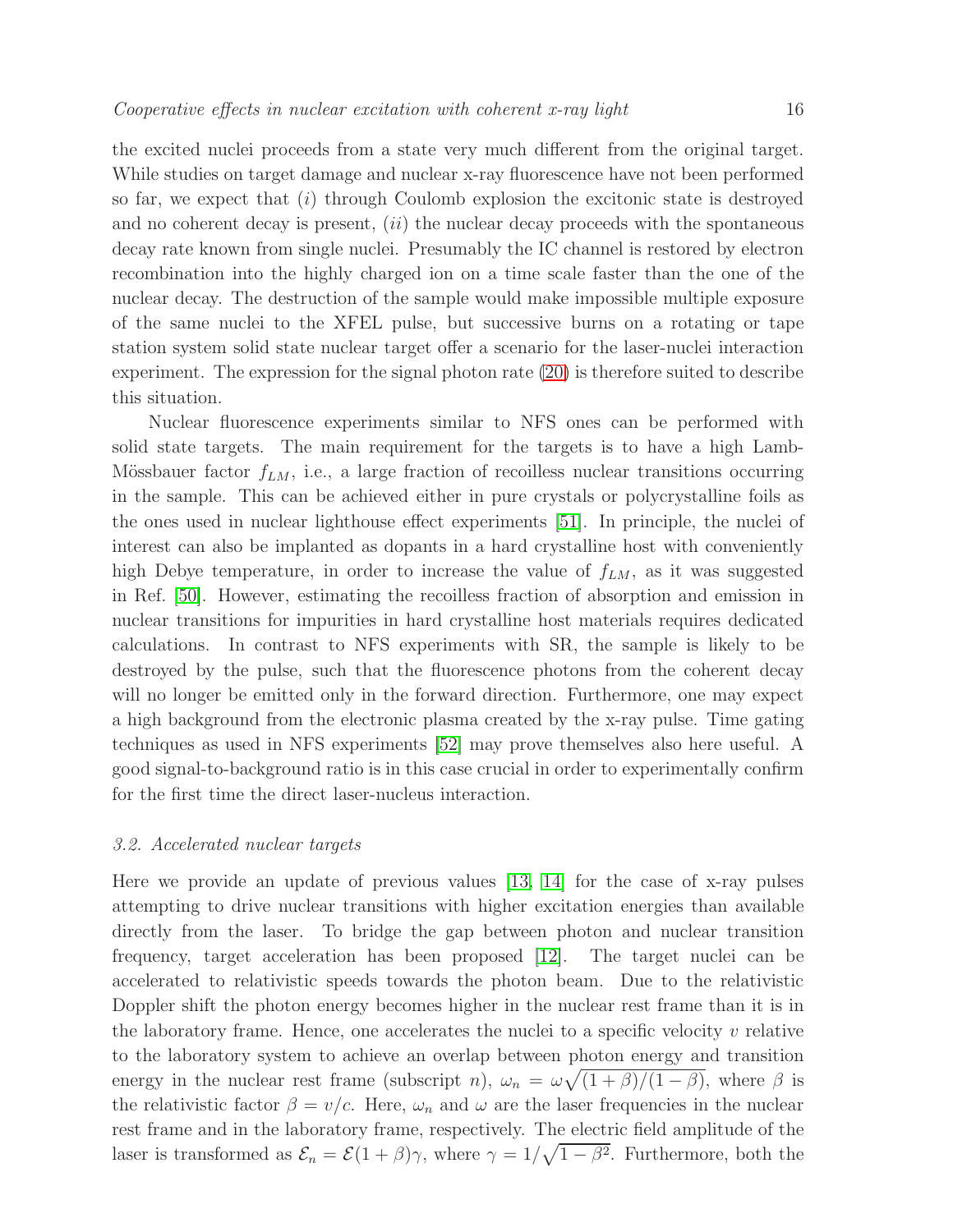natural bandwidth of the laser BW and the relative uncertainty in the gamma factor  $\Delta\gamma/\gamma$  influence the bandwidth of the laser in the nuclear rest frame. We assume that both photon energy in the laboratory frame and the gamma factor follow a Gaussian distribution, such that the bandwidth transformed into the nuclear rest frame can be determined by Gaussian error propagation and is approximately given by

<span id="page-16-0"></span>
$$
BW_n \simeq \sqrt{\left(BW\right)^2 + \left(\frac{\Delta\gamma}{\gamma}\right)^2}.
$$
\n(21)

The transformed laser bandwidth then enters the calculation of the flux of resonant photons in Eq. [\(7\)](#page-5-1).

We analyze the cases of  $^{131}_{54}$ Xe,  $^{153}_{62}$ Sm,  $^{153}_{63}$ Eu,  $^{160}_{65}$ Tb,  $^{165}_{67}$ Ho,  $^{173}_{70}$ Yb,  $^{183}_{74}$ W,  $^{192}_{77}$ Ir,  $^{223}_{88}$ Ra, and <sup>195</sup> <sup>78</sup> Pt having transition energies up to 100 keV. The maximum photon energy of LCLS is no longer assumed to be 25 keV as in Sec. [3.1,](#page-11-0) but rather 10.3 keV as stated in Table [1](#page-21-0) corresponding to photon energies available at present. Similarly, we have considered 19.5 keV photon energy for the SACLA XFEL. As in Refs. [\[13,](#page-18-12) [14\]](#page-18-13) we consider here perfect temporal coherence of the laser pulses, which corresponds to XFEL seeding. The target consists now of bare nuclei without surrounding electrons so that neither collective effects nor IC play a role and only the radiative decay rate  $\Gamma_{rad}$  [\(6\)](#page-5-3) is taken into account. In the few cases where the laser-driven nuclear transition does not connect the ground state to the first excited state but to a higher level, we neglect the weak non-resonant coupling between the x-ray pulse and the intermediate lower-lying nuclear states, which remain unpopulated.

We proceed similarly to the case of a solid state target in Sec. [3.1,](#page-11-0) but leave out IC and collective effects when determining the transition width and include the relativistic boost of all laser parameters before proceeding to the calculation of the electric field. Table [5](#page-23-0) shows the excited state population after one radiation pulse and the signal photon rate for European XFEL, LCLS, SACLA and XFELO laser parameters. The results for the set of parameters which yields the largest signal rates, namely for the XFELO, are also illustrated in Fig. [4.](#page-17-0)

The highest excited state populations involve the  $^{165}_{67}$  Ho isotope. One reaches  $\rho_{ee} = 3.14 \times 10^{-7}$  (European XFEL),  $\rho_{ee} = 3.64 \times 10^{-6}$  (LCLS),  $\rho_{ee} = 3.75 \times 10^{-8}$ (SACLA) and  $\rho_{ee} = 6.33 \times 10^{-6}$  (XFELO). Our results are roughly three (European XFEL), four (XFELO), five (LCLS), and two (SACLA) orders of magnitude larger compared to previous estimates in Ref. [\[13\]](#page-18-12). The rather modest results obtained for the SACLA parameters can be again traced back to the present very short pulse (10 fs) and low repetition rate of 10 Hz.

In general, nuclear transitions widths are larger for higher excitation energies. Furthermore, the boosting of the electric field amplitude enhances the radiation intensity in the nuclear rest frame. Therefore, we would expect that in comparison to solid state targets the disappearance of the internal conversion decay channel and of the collective effects is compensated. However, this is not the case. The low excited state popula-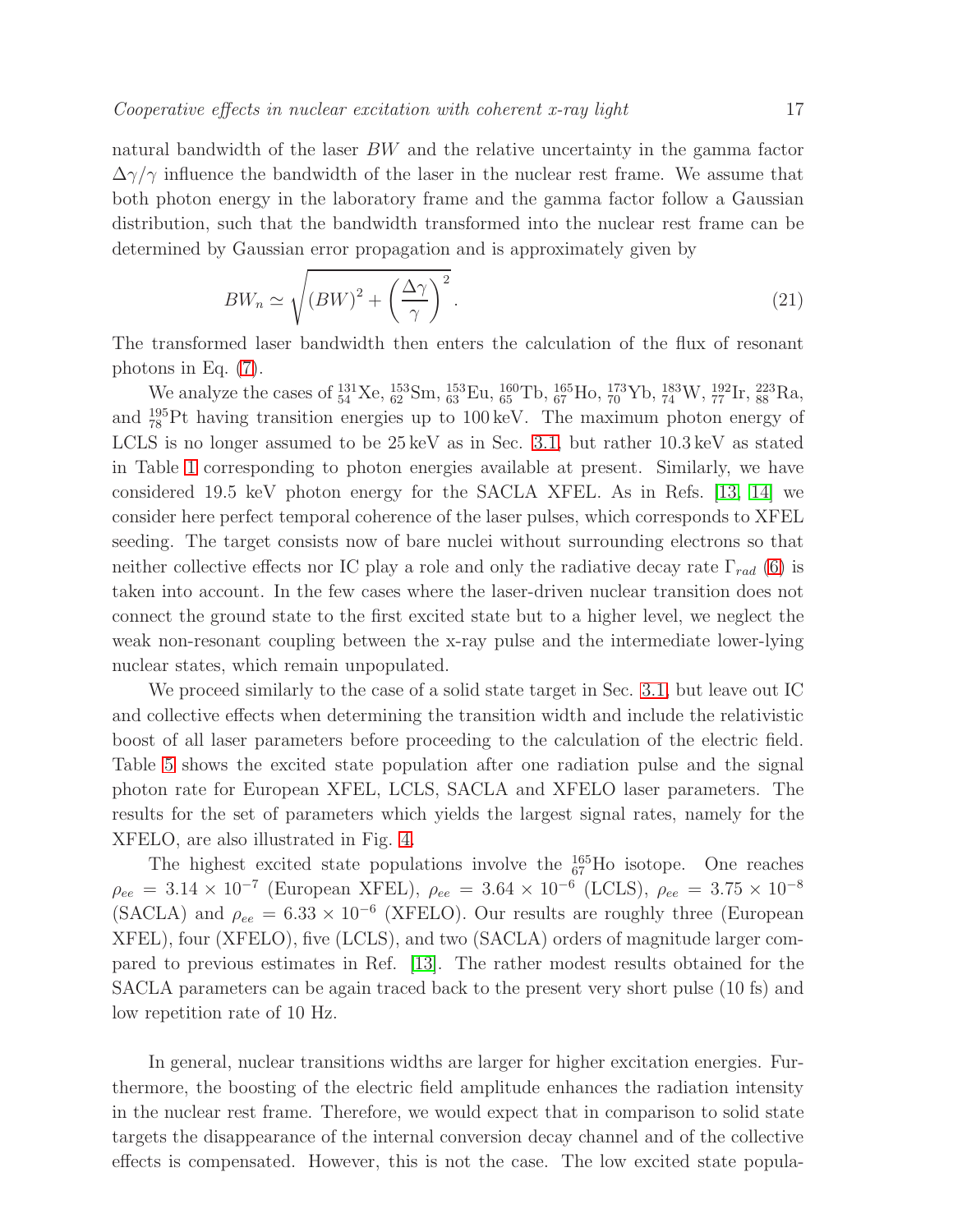

<span id="page-17-0"></span>Figure 4. Excited state population  $\rho_{ee}$  (left) and signal photon rate S (right) vs. transition energy  $E_{\gamma}$  obtained with XFELO parameters. The numbers are presented in Table [5.](#page-23-0)

tions in the case of target acceleration can be traced back to the relative uncertainty in the relativistic  $\gamma$  factor, a property of the ion accelerator producing the beam that causes the bandwidth of the photons to be higher than the actual laser bandwidth in the nuclear rest frame, see Eq. [\(21\)](#page-16-0). Ideally, the relative uncertainty  $\Delta\gamma/\gamma$  is smaller than the laser bandwidth. This is unfortunately not the case and the main advantages of the seeded XFEL and XFELO, the low bandwidth of about 10<sup>−</sup><sup>7</sup> , near to the Fourier width of the laser pulses, can not be exploited. We thus obtain overall lower excited state populations than in Sec. [3.1.](#page-11-0) Moreover, ion beams have rather small densities on the order of  $\rho = 10^{11}$  ions/cm<sup>3</sup> [\[53\]](#page-19-30), which results in significantly lower signal photon rates than for solid state targets.

On the one hand ion beams are less problematic than solid state targets because they contain no electrons, therefore no radiation is absorbed due to the photoelectric effect as in crystals, also causing no background in the photon detector. Furthermore, they are comparatively easy to treat theoretically because they consist of bare nuclei without an electron shell. On the other hand a large accelerator is needed to produce such an ion beam of high quality and unfortunately such a facility does not exist in conjunction with an XFEL today. Furthermore, particle densities in ion beams are very low and high densities as in a solid are useful to obtain a large number of excited nuclei that we want to measure. In summary, accelerated nuclear targets in conjunction with XFEL radiation are a gedankenexperiment at the moment; nevertheless both types of facilities are already existing, and might even be put together in the near future, for instance in the framework of MaRIE [\[39\]](#page-19-19).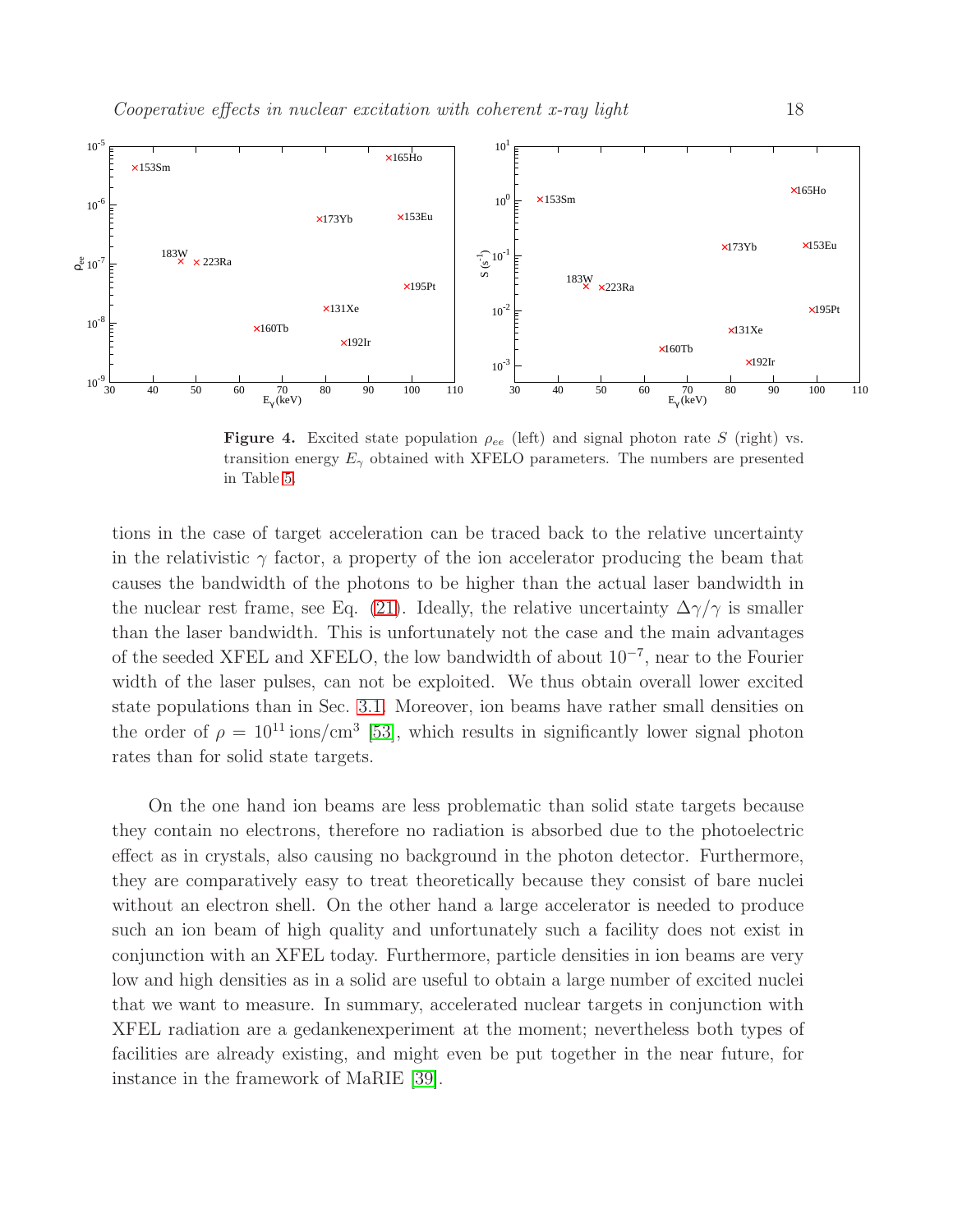# 4. Conclusions

The interaction between nuclei and intense x-ray laser fields has been revisited to include also nuclear solid-state effects arising from the delocalization of the excitation over a large number of identical nuclei. The formation of this nuclear exciton leads to a broadening of the nuclear width which in turn increases the number of laser photons in resonance and the amount of excitation. The necessary conditions and limitations, mainly related to scattering and absorption in solid states and the laser Rayleigh length, were investigated. We find that by far the most promising candidate for laser-nucleus interaction is the well-known  ${}^{57}Fe$  Mössbauer isotope, for which cooperative effects can increase the coupling of the 14.4 keV nuclear transition to the XFEL by roughly two orders of magnitude. Additionally, we have also provided an update of previous values for laser-nucleus interaction in the accelerated ion beam target setup. These values are however less promising than the results for solid-state targets. After a long career in Mössbauer spectroscopy, with the operation of XFEL machines to produce photons of suitable energy, <sup>57</sup>Fe might be also the first isotope to open the field of nuclear quantum optics. Experimentally, nuclear quantum optics has the potential to play an important role in future XFEL applications, as long-term objectives involve exciting goals such as the preparation of nuclei in excited states, nuclear branching ratio control and isomer triggering.

# <span id="page-18-0"></span>References

- <span id="page-18-1"></span>[1] Matinyan S 1998 *Phys. Rep.* 298 199
- <span id="page-18-2"></span>[2] Coussement R, Rostovtsev Y, Odeurs J, Neyens G, Muramatsu H, Gheysen S, Callens R, Vyvey K, Kozyreff G, Mandel P, Shakhmuratov R and Kocharovskaya O 2002 *Phys. Rev. Lett.* 89 107601
- <span id="page-18-3"></span>[3] Kocharovskaya O, Kolesov R and Rostovtsev Y 1999 *Phys. Rev. Lett.* 82 3593
- <span id="page-18-4"></span>[4] Hastings J B, Siddons D P, van Bürck U, Hollatz R and Bergmann U 1991 *Phys. Rev. Lett.* 66 770
- [5] Shvyd'ko Y V, van Bürck U, Potzel W, Schindelmann P, Gerdau E, Leupold O, Metge J, Rüter H D and Smirnov G V 1998 *Phys. Rev. B* 57 3552
- <span id="page-18-6"></span><span id="page-18-5"></span>[6] R¨ohlsberger R 2004 *Nuclear Condensed Matter Physics with Synchrotron Radiation. Basic Principles, Methodology and Applications* (Berlin: Springer)
- <span id="page-18-7"></span>[7] Hannon J and Trammell G 1999 *Coherent* γ*-ray optics* ( Houston: J.C. Baltzer AG)
- <span id="page-18-8"></span>[8] Kagan Y, Afanas'ev A M and Kohn V G 1979 *J. Phys. C* 12 615
- <span id="page-18-9"></span>[9] Smirnov G V 1996 *Hyperfine Interact.* 97/98 551
- <span id="page-18-10"></span>[10] R¨ohlsberger R, Schlage K, Sahoo B, Couet S and R¨uffer R 2010 *Science* 328 1248
- <span id="page-18-11"></span>[11] R¨ohlsberger R, Wille H C, Schlage K and Sahoo B 2012 *Nature* 482 199
- <span id="page-18-12"></span>[12] Bürvenich T J, Evers J and Keitel C H 2006 *Phys. Rev. Lett.* **96** 142501
- <span id="page-18-13"></span>[13] Pálffy A, Evers J and Keitel C H 2008 *Phys. Rev. C* 77 044602
- <span id="page-18-14"></span>[14] Pálffy A 2008 *J. Mod. Opt.* **55** 2603
- <span id="page-18-15"></span>[15] Liao W T, Pálffy A and Keitel C H 2011 *Phys. Lett. B* 705 134
- <span id="page-18-16"></span>[16] Wong I, Grigoriu A, Roslund J, Ho T S and Rabitz H 2011 *Phys. Rev. A* 84 053429
- <span id="page-18-17"></span>[17] Linac Coherent Light Source LCLS at SLAC, Stanford 2012 URL http://lcls.slac.stanford.edu/
- <span id="page-18-18"></span>[18] Emma P *et al.* 2010 *Nature Photonics* 4 641
- [19] Gutt C *et al.* 2012 *Phys. Rev. Lett.* 108 024801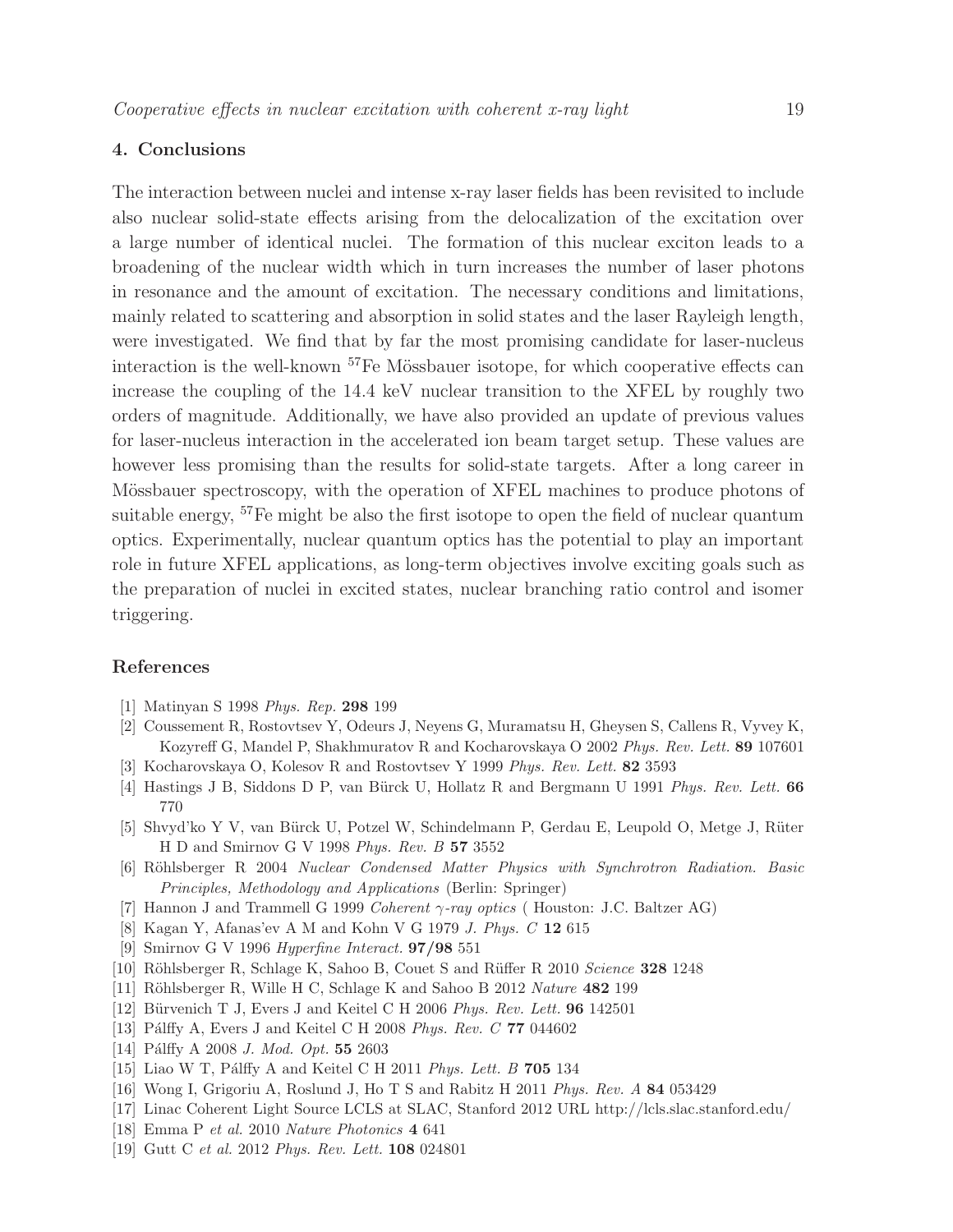- <span id="page-19-1"></span><span id="page-19-0"></span>[20] Ratner D *et al.* 2010 *SLAC-PUB-14269* http://www.slac.stanford.edu/pubs/slacpubs/14250/slac– pub–14269.pdf
- <span id="page-19-2"></span>[21] SPring-8 Angstrom Compact Free Electron Laser (SACLA) 2012 URL http://xfel.riken.jp/eng/sacla/
- <span id="page-19-3"></span>[22] Ishikawa T *et al.* 2012 Nature Photonics advance online publication, 24.06.2012 (doi:10.1038/nphoton.2012.141)
- <span id="page-19-4"></span>[23] Altarelli M *et al.* 2006 *XFEL: The European X-Ray Free-Electron Laser. Technical Design Report* (Hamburg: DESY) URL http://xfel.desy.de/tdr/tdr/
- [24] Weckert E 2011 private communication. At present, it is speculated that a maximum photon wavelength of  $1\,\AA$  was an understatement and even  $0.5\,\AA$  will be achieved at the European XFEL, corresponding to a maximum photon energy of  $E_{max} \approx 25 \,\text{keV}$ .
- <span id="page-19-6"></span><span id="page-19-5"></span>[25] Feldhaus J, Saldin E L, Schneider J R, Schneidmiller E A and Yurkov M V 1997 Opt. Commun. 140 341
- <span id="page-19-7"></span>[26] Saldin E L, Schneidmiller E A, Shvyd'ko Y V and Yurkov M V 2001 *Nucl. Instrum. Methods A* 475 357
- <span id="page-19-8"></span>[27] Geloni G, Kocharyan V and Saldin E 2011 DESY report 11-224, arXiv:1111.5766
- <span id="page-19-9"></span>[28] Kim K J, Shvyd'ko Y and Reiche S 2008 *Phys. Rev. Lett.* 100 244802
- <span id="page-19-10"></span>[29] Shvyd'ko Y V, Stoupin S, Cunsolo A, Said A H and Huang X 2010 *Nature Phys.* 6 196
- <span id="page-19-11"></span>[30] Shvyd'ko Y V, Stoupin S, Blank V and Terentyev S 2011 *Nature Photon.* 5 539
- <span id="page-19-12"></span>[31] Mimura H 2010 *Nature Phys.* 6 122
- <span id="page-19-13"></span>[32] Scully M O and Zubairy M S 1997 *Quantum Optics* (Cambridge: Cambridge University Press)
- <span id="page-19-14"></span>[33] Ring P and Schuck P 1980 *The Nuclear Many-Body Problem* (New York: Springer-Verlag)
- <span id="page-19-15"></span>[34] Nuclear Structure and Decay Databases 2012 URL http://www.nndc.bnl.gov
- <span id="page-19-16"></span>[35] Barb D 1980 *Grundlagen und Anwendung der Mössbauerspektroskopie* (Berlin: Akademieverlag)
- <span id="page-19-17"></span>[36] Shvyd'ko Y V 1999 *Phys. Rev. B* 59 9132
- <span id="page-19-18"></span>[37] Shvyd'ko Y 2000 *Hyperfine Interaction* 125 173
- <span id="page-19-19"></span>[38] Hannon J P and Trammell G T 1999 *Hyperfine Interact.* 123 127
- <span id="page-19-20"></span>[39] MaRIE: Matter-Radiation Interactions in Extremes Experimental Facility 2012 URL http://marie.lanl.gov/
- <span id="page-19-21"></span>[40] US National Institute of Standards and Technology 2012 URL http://www.nist.gov
- <span id="page-19-22"></span>[41] Hunklinger S 2007 *Festkörperphysik* (München: Oldenbourg)
- <span id="page-19-31"></span>[42] Kittel C 2011 *Introduction to Solid State Physics* vol 8 (New Jersey: Wiley)
- [43] Arthur J *et al.* 2002 *Linac Coherent Light Source (LCLS). Conceptual Design Report* (Stanford: SLAC)
- <span id="page-19-32"></span>[44] Tanaka H 2011 Status report on the commissioning of the Japanese XFEL at SPRING-8 *Proceedings of IPAC2011, San Sebastian, Spain* http://accelconf.web.cern.ch/accelconf/IPAC2011/papers/moyca01.pdf
- <span id="page-19-33"></span><span id="page-19-23"></span>[45] Shvyd'ko Y 2011 private communication
- [46] Colson W B, Blau J, Armstead R L, Crooker P P, Vigil R, Voughs T and Williams B W 2006 *Phys. Rev. ST Accel. Beams* 9 030703
- <span id="page-19-25"></span><span id="page-19-24"></span>[47] Schroer C G and Lengeler B 2005 *Phys. Rev. Lett.* 94 054802
- [48] Schroer C G, Kurapova O, Patommel J, Boye P, Feldkamp J, Lengeler B, Burghammer M, Riekel C, Vincze L, van der Hart A and Kuchler M 2005 *Appl. Phys. Lett.* 87 124103
- <span id="page-19-26"></span>[49] Kang H C, Yan H, Winarski R P, Holt M V, Maser J, Liu C, Conley R, Vogt S, Macrander A T and Stephenson G B 2008 *Appl. Phys. Lett.* 92 221114
- <span id="page-19-28"></span><span id="page-19-27"></span>[50] Pálffy A, Keitel C H and Evers J 2011 *Phys. Rev. B* 83 155103
- [51] Röhlsberger R, Toellner T S, Sturhahn W, Quast K W, Alp E E, Bernhard A, Burkel E, Leupold O and Gerdau E 2000 *Phys. Rev. Lett.* 84 1007
- <span id="page-19-30"></span><span id="page-19-29"></span>[52] Hastings J B *et al.* 1991 *Phys. Rev. Lett.* 66 770
- [53] Tahir N A, Deutsch C, Fortov V E, Gryaznov V, Hoffmann D H H, Kulish M, Lomonosov I V, Mintsev V, Ni P, Nikolaev D, Piriz A R, Shilkin N, Spiller P, Shutov A, Temporal M, Ternovoi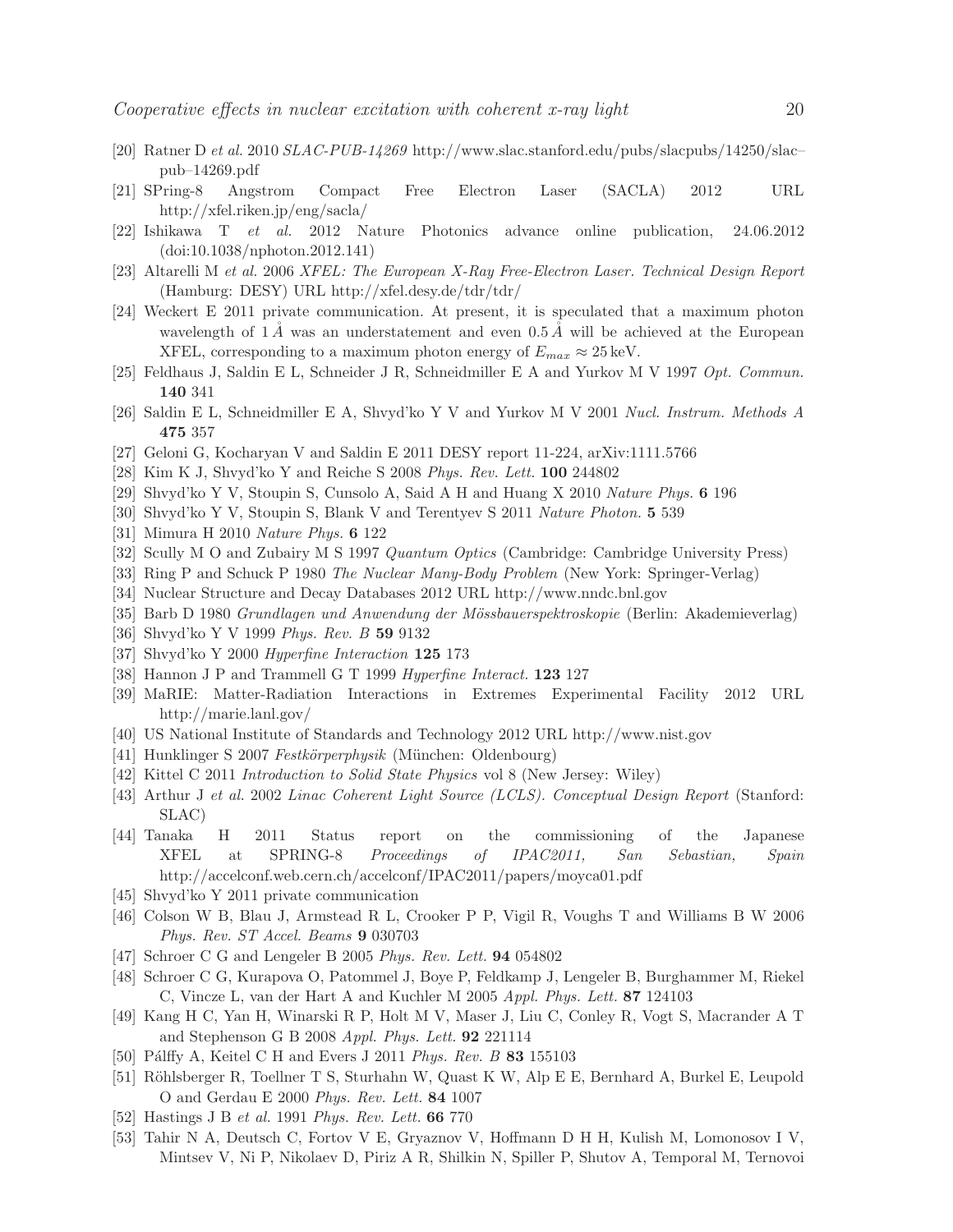V, Udrea S and Varentsov D 2005 *Phys. Rev. Lett.* 95 035001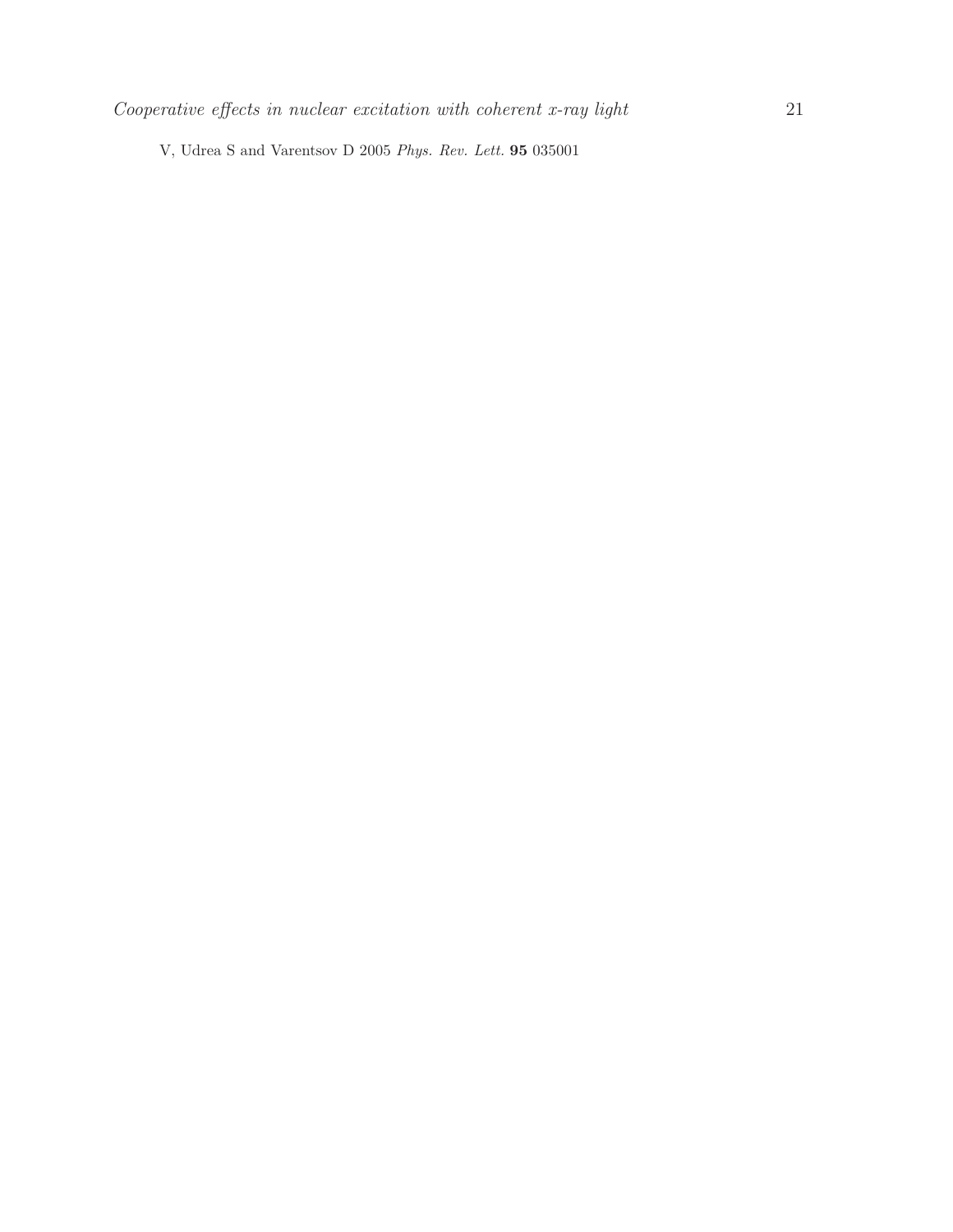<span id="page-21-0"></span>Table 1. Laser beam parameters of LCLS [\[18,](#page-18-17) [19,](#page-18-18) [43\]](#page-19-31), SACLA [\[22,](#page-19-2) [44\]](#page-19-32), European XFEL [\[23\]](#page-19-3) and XFELO [\[28,](#page-19-8) [45\]](#page-19-33): maximum photon energy  $E_{max}$ , bandwidth  $BW$ , pulse duration  $T_p$ , coherence time  $T_{coh}$  (except for SACLA), peak power  $P_{peak}$ , peak and average brilliance  $B$  and pulse repetition rate. The numbers for the European XFEL and XFELO correspond to their expected performance, while the ones for LCLS and SACLA are experimentally confirmed values.

| Parameter                  | <b>LCLS</b>                 | <b>SACLA</b>     | European XFEL       | XFELO               |
|----------------------------|-----------------------------|------------------|---------------------|---------------------|
| $E_{max}$ (eV)             | 10332                       | 19556            | 24800 [24]          | 25000               |
| BW                         | $2-5\cdot 10^{-3}$          | $< 10^{-3}$      | $8 \cdot 10^{-4}$   | $1.6 \cdot 10^{-7}$ |
| $T_p$ (fs)                 | $70 - 100$                  | 10               | 100                 | 1000                |
| $T_{coh}$ (fs)             | $\mathcal{D}_{\mathcal{L}}$ |                  | 0.2                 | 1000                |
| $P_{peak}$ (W)             | $1.5 - 4 \cdot 10^{10}$     | $10^{10}$        | $2 \cdot 10^{10}$   | $4.1 \cdot 10^{9}$  |
| $B_{peak}$ *               | $2 \cdot 10^{33}$           | $10^{33\dagger}$ | $5.4 \cdot 10^{33}$ | $10^{35}$           |
| $B_{average}$ <sup>*</sup> | $6 \cdot 10^{21}$           | $10^{20\dagger}$ | $1.6 \cdot 10^{25}$ | $1.5 \cdot 10^{27}$ |
| Rep. rate $(Hz)$           | $3 \cdot 10^1$              | 10               | $4 \cdot 10^4$      | $10^{8}$            |

\* The unit of brilliance is photons/(s · mm<sup>2</sup>· mrad<sup>2</sup> · 0.1% BW).

† Not yet experimentally reported; values from the technical design report [\[44\]](#page-19-32).

<span id="page-21-1"></span>Table 2. For each isotope, the Lamb-Mössbauer factor  $f_{LM}$ , the characteristic photo absorption length  $1/\mu$ , the focal length  $L_{foc}$  for a focus of  $1 \mu$ m and the dimensionless thickness parameter  $\xi$  for  $d = 1/\mu$  is presented. The isotopes are ordered by their transition energy.

| Nuclide             | $E_{\gamma}$ (keV) | $f_{\rm LM}$ | $\frac{1}{\mu}$ ( $\mu$ m) | $L_{\text{foc}}(\mu \text{m})$ | ξ                     |
|---------------------|--------------------|--------------|----------------------------|--------------------------------|-----------------------|
| $^{201}$ Hg         | 1.565              | 0.98         | 0.341                      | 19.8                           | 0.00359               |
| 193Pt               | 1.642              | 1.           | 0.239                      | 20.8                           | 0.323                 |
| 205P <sub>b</sub>   | 2.329              | 0.95         | 1.12                       | 29.5                           | $2.98 \times 10^{-7}$ |
| $^{151}{\rm Sm}$    | 4.821              | 0.92         | 3.96                       | 61.1                           | 0.218                 |
| $^{171}\mathrm{Tm}$ | 5.036              | 0.95         | 1.96                       | 63.8                           | 0.249                 |
| ${}^{83}$ Rb        | 5.260              | 0.2          | 18.3                       | 66.6                           | 0.556                 |
| $^{181}\mathrm{Ta}$ | 6.238              | 0.94         | 1.79                       | 79.                            | 2.53                  |
| $^{169}\mathrm{Tm}$ | 8.410              | 0.85         | 7.56                       | 107.                           | 1.66                  |
| $187$ Os            | 9.756              | 0.95         | 4.33                       | 124.                           | 1.34                  |
| $^{167}\mathrm{Tm}$ | 10.400             | 0.78         | 2.9                        | 132.                           | 0.155                 |
| $^{137}\rm{La}$     | 10.560             | 0.5          | 7.23                       | 134.                           | 0.384                 |
| $^{134}Cs$          | 11.244             | 0.00015      | 29.3                       | 142.                           | 0.000239              |
| $^{73}\mathrm{Ge}$  | 13.284             | 0.75         | 12.5                       | 168.                           | 0.0764                |
| $^{57}\mathrm{Fe}$  | 14.413             | 0.76         | 21.9                       | 183.                           | 86.7                  |
| $\rm ^{149}Sm$      | 22.507             | 0.16         | 33.7                       | 285.                           | 0.472                 |
| $^{119}{\rm Sn}$    | 23.871             | 0.082        | 64.6                       | 302.                           | 6.86                  |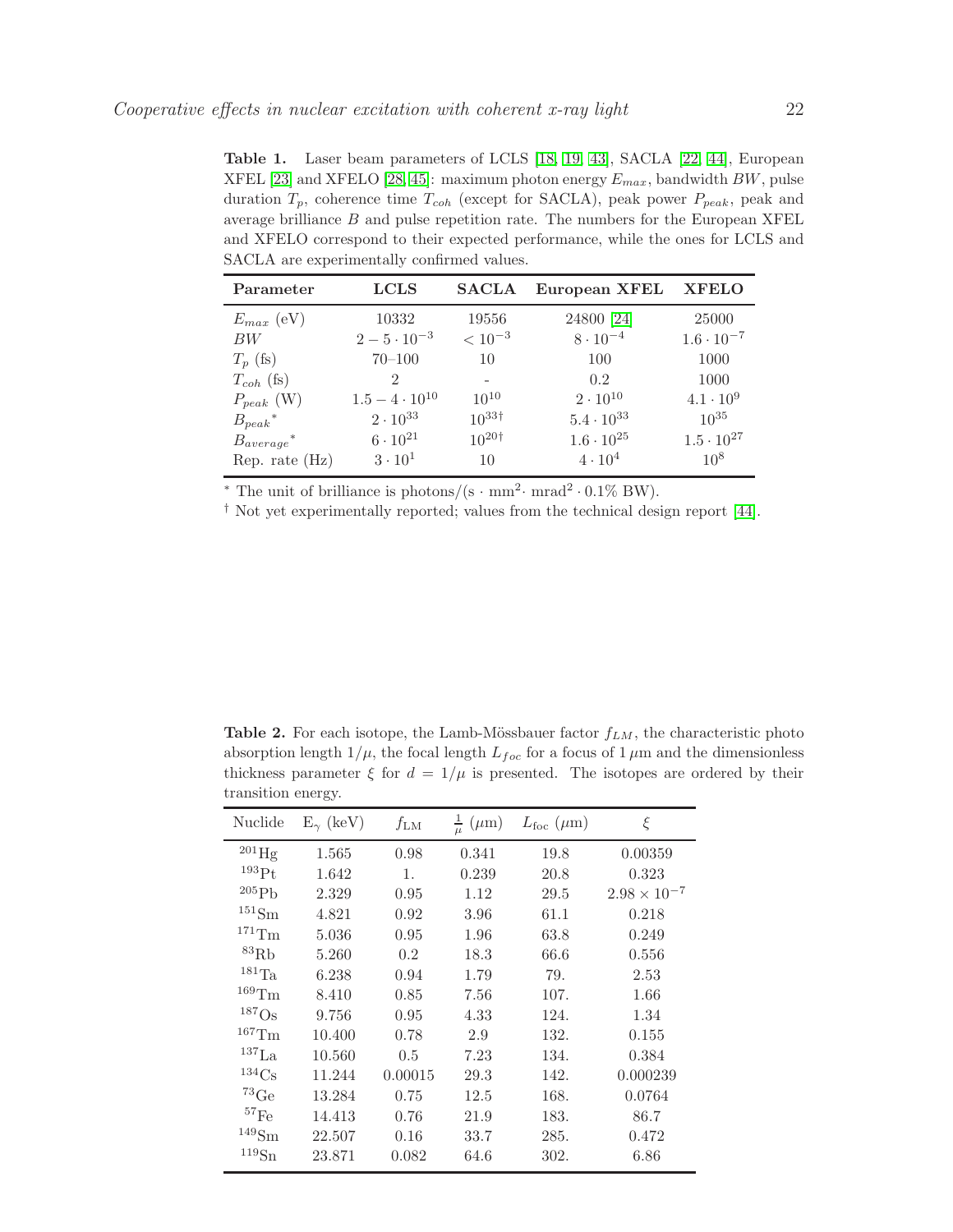<span id="page-22-0"></span>**Table 3.** Excited state population  $\rho_{ee}$  and signal photon rate S for a sample of nuclei with transition energies below 25 keV are presented for four sets of laser parameters. Seeding, i.e., perfect coherence of the pulse, are considered for the European XFEL, LCLS and SACLA. XFELO is designed from the start to provide fully coherent pulses. The horizontal lines in the LCLS/SACLA column indicate the border between currently accessible photon energies and isotopes with higher-lying first excited states. The numbers in brackets denote the power of ten to multiply with.

|                     | $E_{\gamma}$ |             | European XFEL |             | <b>LCLS</b> |             | <b>SACLA</b> |             | <b>XFELO</b> |             |
|---------------------|--------------|-------------|---------------|-------------|-------------|-------------|--------------|-------------|--------------|-------------|
| Nuclide             | (keV)        | $\lambda$ L | $\rho_{ee}$   | $S(s^{-1})$ | $\rho_{ee}$ | $S(s^{-1})$ | $\rho_{ee}$  | $S(s^{-1})$ | $\rho_{ee}$  | $S(s^{-1})$ |
| $^{201}\text{Hg}$   | 1.565        | M1          | $1.26(-8)$    | 1.16        | $2.54(-8)$  | $1.75(-3)$  | $6.35(-12)$  | $1.46(-7)$  | $4.28(-7)$   | 9.86(2)     |
| $193P_{\rm t}$      | 1.642        | M1          | $8.15(-5)$    | 1.83(5)     | $1.64(-4)$  | 2.76(2)     | $4.11(-8)$   | $2.3(-2)$   | $2.77(-3)$   | 1.55(8)     |
| 205Pb               | 2.329        | E2          | $2.04(-18)$   | $5.34(-14)$ | $4.11(-18)$ | $8.08(-17)$ | $1.03(-21)$  | $6.73(-21)$ | $6.93(-17)$  | $4.54(-11)$ |
| $^{151}Sm$          | 4.821        | M1          | $5.53(-8)$    | 2.34(3)     | $1.11(-7)$  | 3.54        | $2.83(-11)$  | $3.0(-4)$   | $1.91(-6)$   | 2.02(6)     |
| $^{171}\mathrm{Tm}$ | 5.036        | M1          | $5.68(-6)$    | 9.76(4)     | $1.15(-5)$  | 1.48(2)     | $2.9(-9)$    | $1.24(-2)$  | $1.95(-4)$   | 8.4(7)      |
| ${}^{83}$ Rb        | 5.260        | M1          | $1.16(-5)$    | 6.76(6)     | $2.34(-5)$  | 1.02(4)     | $1.4(-8)$    | 2.04        | $9.47(-4)$   | 1.38(10)    |
| $^{181}$ Ta         | 6.238        | E1          | $5.15(-11)$   | 2.23(1)     | $1.04(-10)$ | $3.37(-2)$  | $2.72(-14)$  | $2.94(-6)$  | $1.84(-9)$   | 1.98(4)     |
| $^{169}\mathrm{Tm}$ | 8.410        | M1          | $1.11(-5)$    | 3.93(6)     | $2.24(-5)$  | 5.94(3)     | $6.2(-9)$    | $5.48(-1)$  | $4.18(-4)$   | 3.69(9)     |
| $187$ Os            | 9.756        | M1          | $8.1(-6)$     | 2.79(6)     | $1.63(-5)$  | 4.22(3)     | $4.2(-9)$    | $3.62(-1)$  | $2.83(-4)$   | 2.44(9)     |
| $^{167}\mathrm{Tm}$ | 10.400       | M1          | $1.49(-5)$    | 8.21(5)     | $3.01(-5)$  | 1.24(3)     | $7.81(-9)$   | $1.07(-1)$  | $5.27(-4)$   | 7.24(8)     |
| $^{137}$ La         | 10.560       | M1          | $4.02(-9)$    | 2.38(3)     | $8.1(-9)$   | $3.6\,$     | $2.6(-12)$   | $3.84(-4)$  | $1.75(-7)$   | 2.59(6)     |
| $^{134}\mathrm{Cs}$ | 11.244       | M1          | $1.78(-8)$    | 1.53(4)     | $3.6(-8)$   | 2.32(1)     | $2.35(-11)$  | $5.06(-3)$  | $1.59(-6)$   | 3.41(7)     |
| ${}^{73}$ Ge        | 13.284       | E2          | $1.01(-13)$   | $1.56(-2)$  | $2.03(-13)$ | $2.35(-5)$  | $5.21(-17)$  | $2.01(-9)$  | $3.51(-12)$  | 1.35(1)     |
| ${}^{57}$ Fe        | 14.413       | M1          | $2.03(-6)$    | 1.23(8)     | $4.08(-6)$  | 1.86(5)     | $1.34(-9)$   | 2.04(1)     | $9.03(-5)$   | 1.37(11)    |
| $149$ Sm            | 22.507       | M1          | $1.17(-7)$    | 1.23(6)     | $2.35(-7)$  | 1.85(3)     | $1.61(-10)$  | $4.23(-1)$  | $1.09(-5)$   | 2.85(9)     |
| $^{119}Sn$          | 23.871       | M1          | $1.17(-6)$    | 1.43(8)     | $2.35(-6)$  | 2.16(5)     | $6.33(-9)$   | 1.93(2)     | $4.27(-4)$   | 1.3(12)     |

<span id="page-22-1"></span>Table 4. Excited state population  $\rho_{ee}$  and signal photon rate S this time without seeding, using the actual performance parameters for LCLS and SACLA and the present design values for the European XFEL. The horizontal lines in the LCLS/SACLA column indicate the border between currently accessible photon energies and isotopes with higher-lying first excited states. The numbers in brackets denote the power of ten to multiply with.

|                      | $E_{\gamma}$   | European XFEL |             | <b>LCLS</b> |             | <b>SACLA</b> |             |             |
|----------------------|----------------|---------------|-------------|-------------|-------------|--------------|-------------|-------------|
| Nuclide              | $(\text{keV})$ | $\lambda$ L   | $\rho_{ee}$ | $S(s^{-1})$ | $\rho_{ee}$ | $S(s^{-1})$  | $\rho_{ee}$ | $S(s^{-1})$ |
| $^{201}$ Hg          | 1.565          | M1            | $1.67(-14)$ | $1.54(-6)$  | $9.09(-14)$ | $6.28(-9)$   | $5.58(-15)$ | $1.29(-10)$ |
| $^{193}$ Pt          | 1.642          | M1            | $1.08(-10)$ | $2.42(-1)$  | $5.88(-10)$ | $9.89(-4)$   | $3.62(-11)$ | $2.03(-5)$  |
| $^{205}\mathrm{Pb}$  | 2.329          | E2            | $2.7(-24)$  | $7.08(-20)$ | $1.47(-23)$ | $2.9(-22)$   | $9.54(-25)$ | $6.26(-24)$ |
| $^{151}{\rm Sm}$     | 4.821          | M1            | $7.32(-14)$ | $3.1(-3)$   | $3.99(-13)$ | $1.27(-5)$   | $2.49(-14)$ | $2.64(-7)$  |
| $^{171}\mathrm{Tm}$  | 5.036          | M1            | $7.52(-12)$ | $1.29(-1)$  | $4.1(-11)$  | $5.29(-4)$   | $2.55(-12)$ | $1.1(-5)$   |
| ${}^{83}\mathrm{Rb}$ | 5.260          | M1            | $1.54(-11)$ | 8.95        | $8.4(-11)$  | $3.66(-2)$   | $1.24(-11)$ | $1.8(-3)$   |
| $^{181}\mathrm{Ta}$  | 6.238          | E1            | $6.82(-17)$ | $2.95(-5)$  | $3.72(-16)$ | $1.21(-7)$   | $2.42(-17)$ | $2.61(-9)$  |
| $^{169}\mathrm{Tm}$  | 8.410          | M1            | $1.47(-11)$ | 5.2         | $8.02(-11)$ | $2.13(-2)$   | $5.46(-12)$ | $4.82(-4)$  |
| $187$ Os             | 9.756          | M1            | $1.07(-11)$ | 3.7         | $5.85(-11)$ | $1.51(-2)$   | $3.7(-12)$  | $3.18(-4)$  |
| $^{167}\mathrm{Tm}$  | 10.400         | M1            | $1.98(-11)$ | 1.09        | $1.08(-10)$ | $4.44(-3)$   | $6.88(-12)$ | $9.45(-5)$  |
| $^{137}$ La          | 10.560         | M1            | $5.32(-15)$ | $3.15(-3)$  | $2.9(-14)$  | $1.29(-5)$   | $2.29(-15)$ | $3.38(-7)$  |
| $^{134}\mathrm{Cs}$  | 11.244         | M1            | $2.36(-14)$ | $2.03(-2)$  | $1.29(-13)$ | $8.3(-5)$    | $2.07(-14)$ | $4.45(-6)$  |
| $^{73}\mathrm{Ge}$   | 13.284         | E2            | $1.34(-19)$ | $2.06(-8)$  | $7.29(-19)$ | $8.42(-11)$  | $4.63(-20)$ | $1.78(-12)$ |
| $^{57}\mathrm{Fe}$   | 14.413         | M1            | $2.68(-12)$ | 1.63(2)     | $1.46(-11)$ | $6.67(-1)$   | $1.18(-12)$ | $1.79(-2)$  |
| $\rm ^{149}Sm$       | 22.507         | М1            | $1.54(-13)$ | 1.62        | $8.42(-13)$ | $6.64(-3)$   | $1.42(-13)$ | $3.72(-4)$  |
| $^{119}{\rm Sn}$     | 23.871         | M1            | $1.55(-12)$ | 1.89(2)     | $8.43(-12)$ | $7.73(-1)$   | $5.57(-12)$ | $1.7(-1)$   |